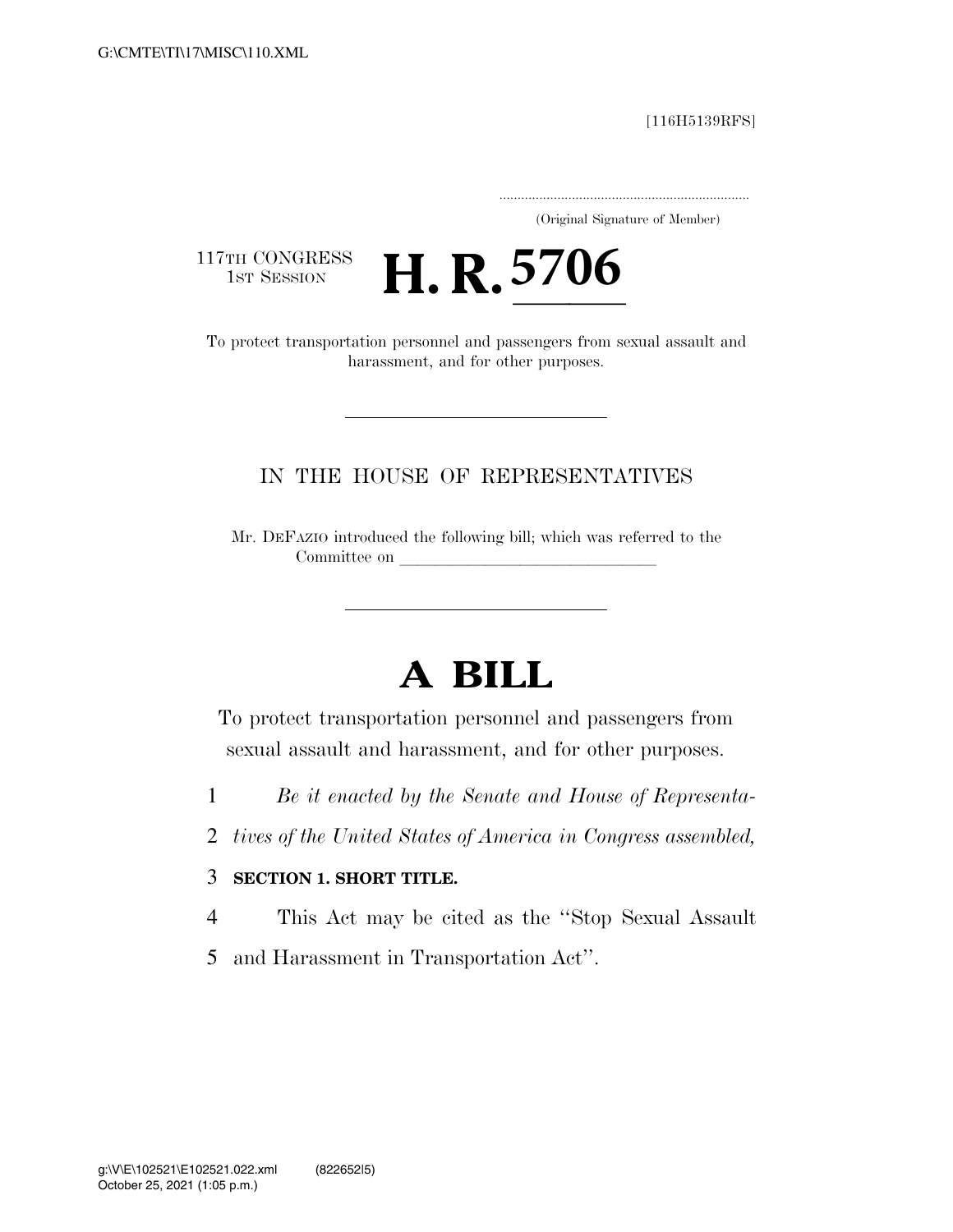## **SEC. 2. FORMAL SEXUAL ASSAULT AND HARASSMENT POLI- CIES ON AIR CARRIERS AND FOREIGN AIR CARRIERS.**

 (a) IN GENERAL.—Chapter 417 of title 49, United States Code, is amended by adding at the end the fol-lowing:

### **''§ 41727. Formal sexual assault and harassment poli-cies**

9 "(a) REQUIREMENT.—Not later than 180 days after the date of enactment of this section, each air carrier and foreign air carrier transporting passengers for compensa- tion shall issue, in consultation with labor unions rep- resenting personnel of the air carrier or foreign air carrier, a formal policy with respect to transportation sexual as-sault or harassment incidents.

 ''(b) CONTENTS.—The policy required under sub-section (a) shall include—

 $\frac{18}{18}$  ''(1) a statement indicating that no transpor- tation sexual assault or harassment incident is ac-ceptable under any circumstance;

21 ''(2) procedures that facilitate the reporting of a transportation sexual assault or harassment inci-dent, including—

24  $\langle (A)$  appropriate public outreach activities; and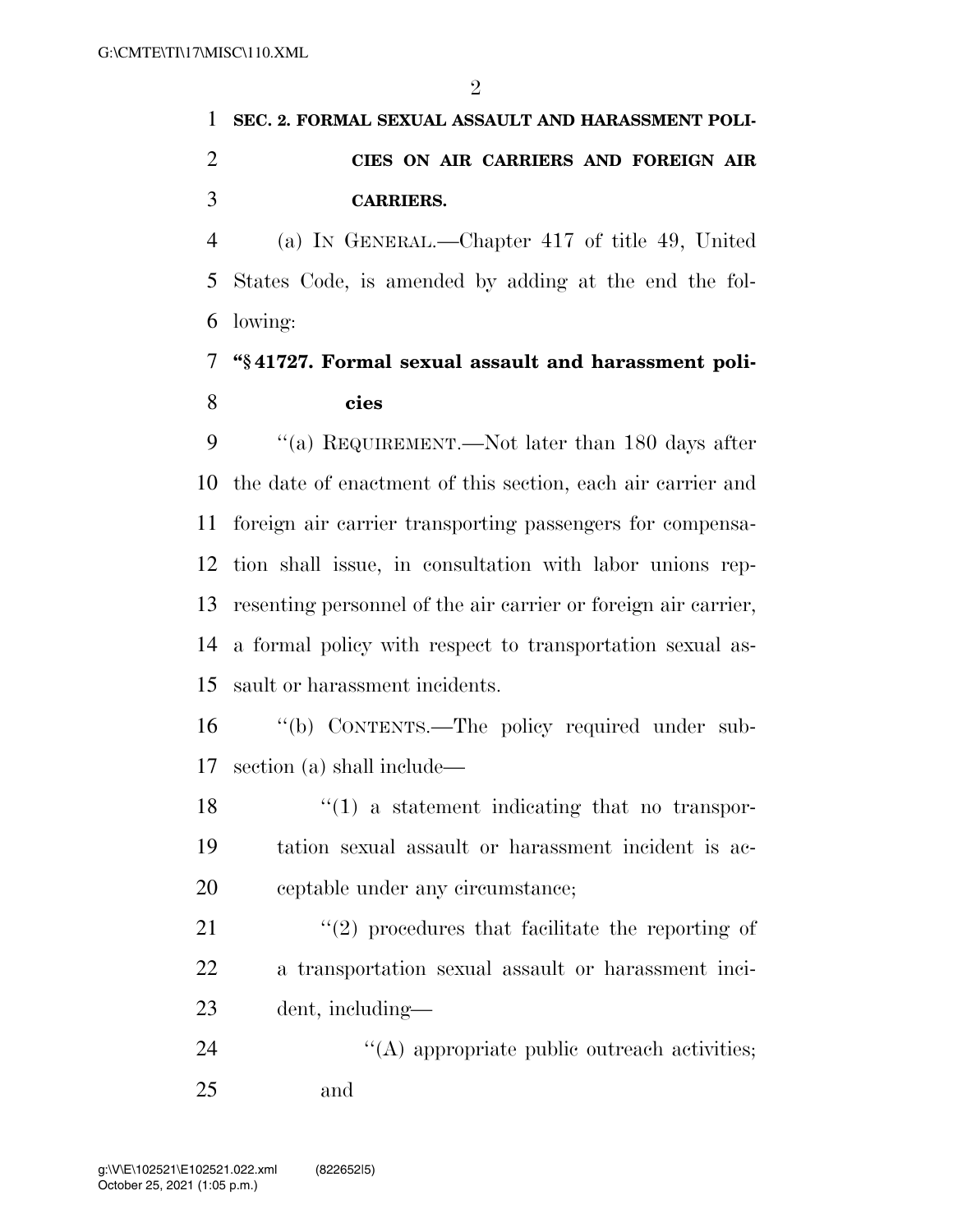| $\mathbf{1}$   | "(B) confidential phone and internet-based                |
|----------------|-----------------------------------------------------------|
| $\mathfrak{2}$ | opportunities for reporting;                              |
| 3              | "(3) procedures that personnel should follow              |
| 4              | upon the reporting of a transportation sexual assault     |
| 5              | or harassment incident, including actions to protect      |
| 6              | affected individuals from continued sexual assault or     |
| 7              | harassment and to notify law enforcement when ap-         |
| 8              | propriate;                                                |
| 9              | $(4)$ procedures that may limit or prohibit, to           |
| 10             | the extent practicable, future travel with the air car-   |
| 11             | rier or foreign air carrier by any passenger who          |
| 12             | causes a transportation sexual assault or harassment      |
| 13             | incident; and                                             |
| 14             | $\cdot$ (5) training that is required for all appropriate |
| 15             | personnel with respect to the policy required under       |
| 16             | subsection (a), including-                                |

17  $\langle (A)$  specific training for personnel who may receive reports of transportation sexual as-sault or harassment incidents; and

 $"$ (B) recognizing and responding to poten- tial human trafficking victims, in the same manner as required under section 44734(a)(4). ''(c) PASSENGER INFORMATION.—An air carrier or foreign air carrier described in subsection (a) shall promi-nently display, on the internet website of the air carrier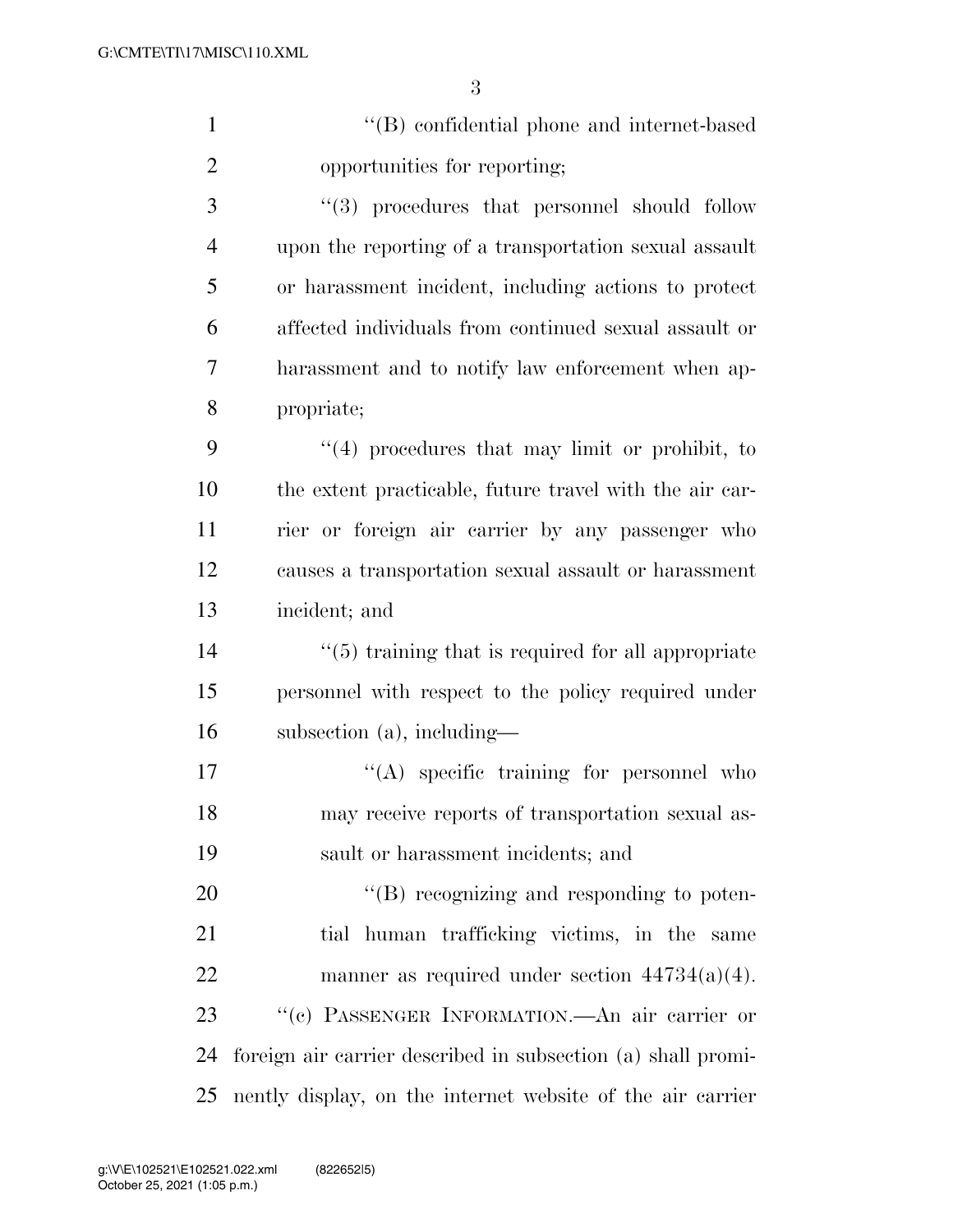or foreign air carrier and through the use of appropriate signage, a written statement that—

 ''(1) advises passengers and personnel that the carrier has adopted a formal policy with respect to transportation sexual assault or harassment inci-dents;

 $7 \t$  ''(2) informs passengers and personnel of the other major components of the carrier's formal pol- icy, including a statement indicating that no trans- portation sexual assault or harassment incident is acceptable under any circumstance; and

12 ''(3) informs passengers and personnel of the procedure for reporting a transportation sexual as-sault or harassment incident.

 ''(d) STANDARD OF CARE.—Compliance with the re- quirements of this section, and any policy issued there- under, shall not determine whether the air carrier or for- eign air carrier described in subsection (a) has acted with any requisite standard of care.

20 "'(e) DEFINITIONS.—In this section:

21 "(1) PERSONNEL.—The term 'personnel' means an employee or contractor of an air carrier or for-eign air carrier.

24 "(2) SEXUAL ASSAULT.—The term 'sexual as-sault' means the occurrence of an act that con-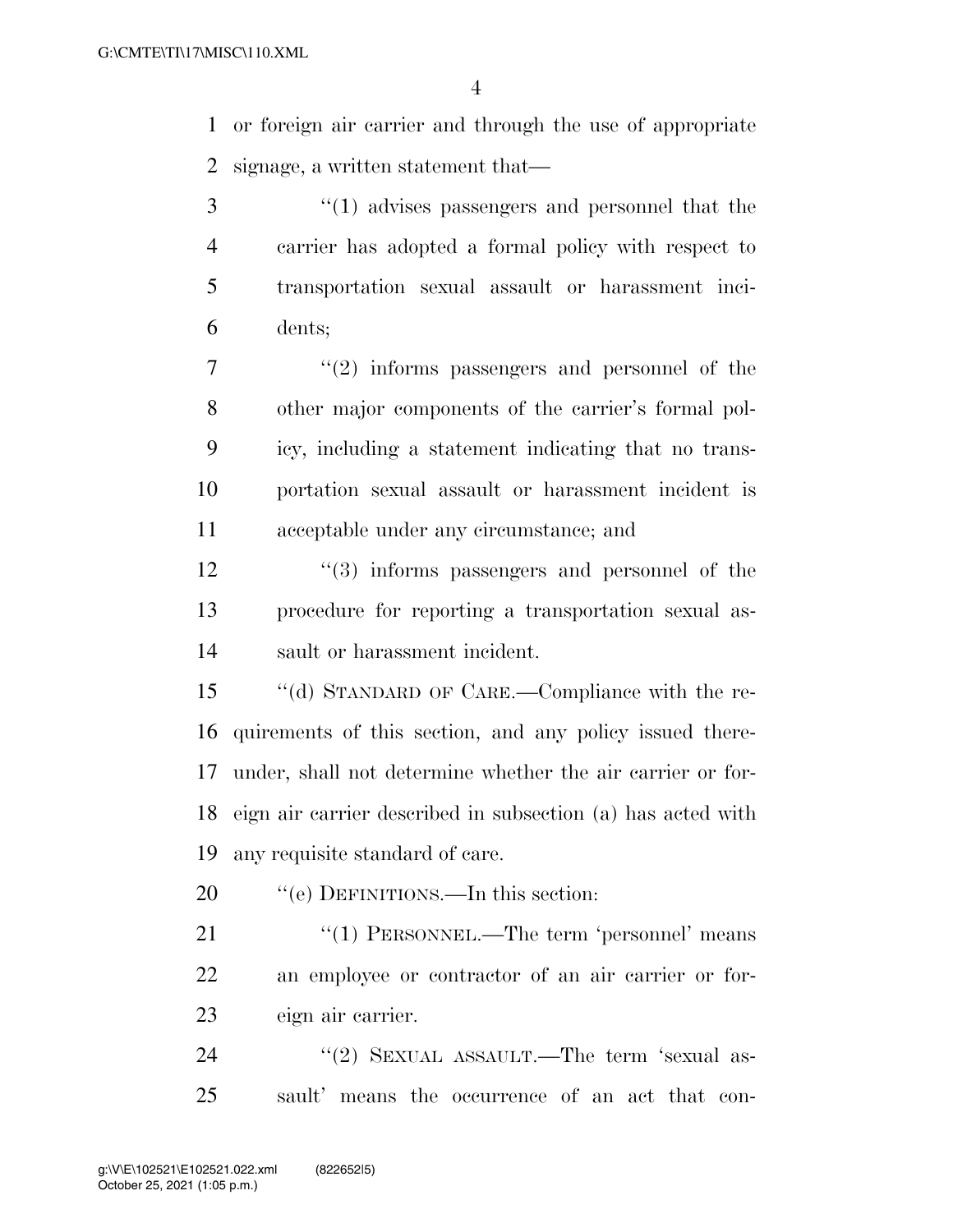| $\mathbf{1}$   | stitutes any nonconsensual sexual act proscribed by    |
|----------------|--------------------------------------------------------|
| $\overline{2}$ | Federal, tribal, or State law, including when the vic- |
| 3              | tim lacks capacity to consent.                         |
| $\overline{4}$ | "(3) TRANSPORTATION SEXUAL ASSAULT OR                  |
| 5              | HARASSMENT INCIDENT.—The term 'transportation          |
| 6              | sexual assault or harassment incident' means the oc-   |
| 7              | currence, or reasonably suspected occurrence, of an    |
| 8              | act that—                                              |
| 9              | "(A) constitutes sexual assault or sexual              |
| 10             | harassment; and                                        |
| 11             | $\lq\lq (B)$ is committed—                             |
| 12             | "(i) by a passenger or member of per-                  |
| 13             | sonnel of an air carrier or foreign air car-           |
| 14             | rier against another passenger or member               |
| 15             | of personnel of an air carrier or foreign air          |
| 16             | carrier; and                                           |
| 17             | "(ii) within an aircraft or in an area                 |
| 18             | in which passengers are entering or exiting            |
| 19             | an aircraft.".                                         |
| 20             | (b) CLERICAL AMENDMENT.—The analysis for chap-         |
| 21             | ter 417 of title 49, United States Code, is amended by |
| 22             | adding at the end the following:                       |
|                |                                                        |

''41727. Formal sexual assault and harassment policies.''.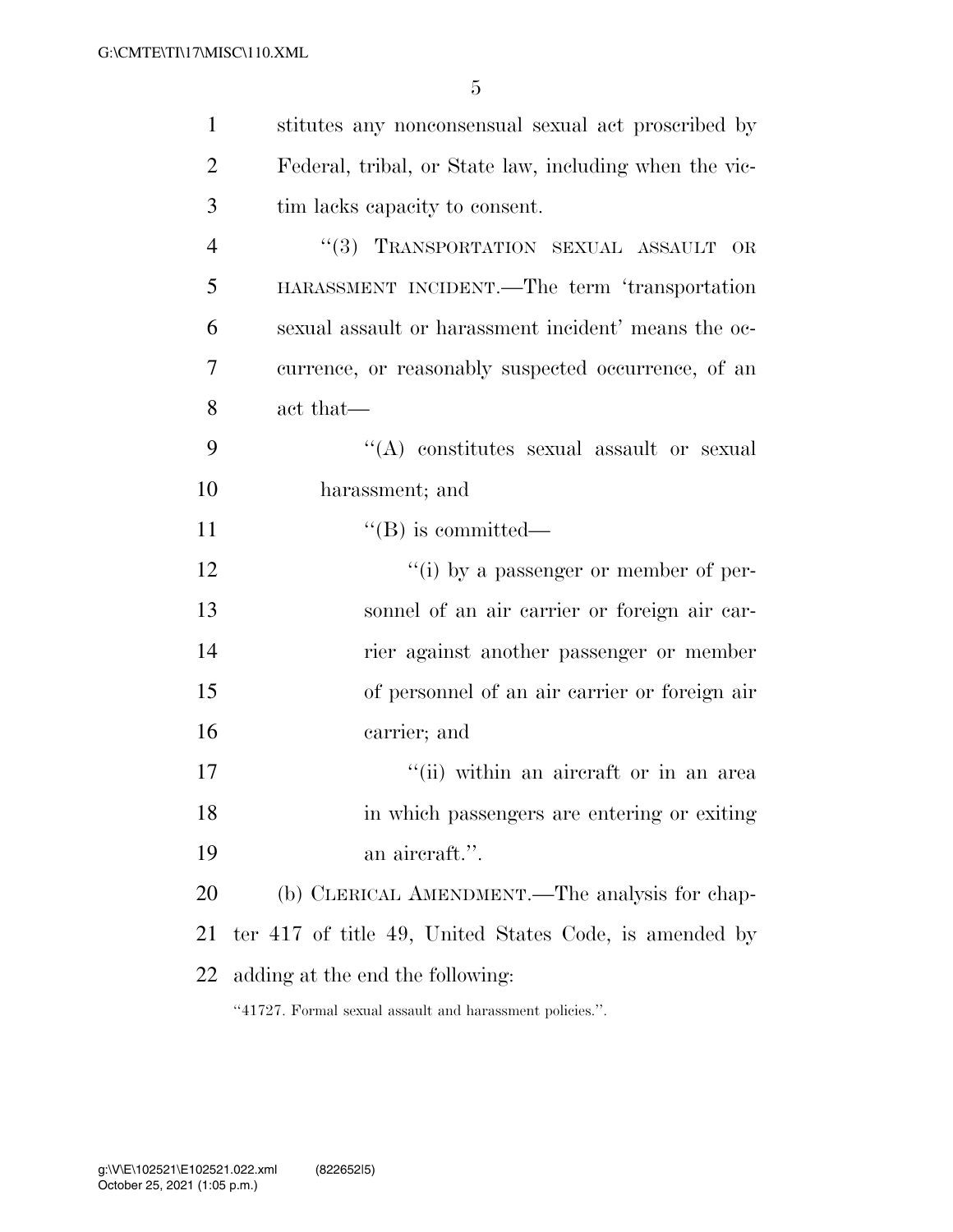# **SEC. 3. FORMAL SEXUAL ASSAULT AND HARASSMENT POLI- CIES FOR CERTAIN MOTOR CARRIERS.**  (a) REQUIREMENT.—Not later than 180 days after the date of enactment of this Act, each covered motor car-

 rier shall issue, in consultation with labor unions rep- resenting personnel of the covered motor carrier, a formal policy with respect to transportation sexual assault or har-assment incidents.

 (b) CONTENTS.—The policy required under sub-section (a) shall include—

 (1) a statement indicating that no transpor- tation sexual assault or harassment incident is ac-ceptable under any circumstance;

 (2) procedures that facilitate the reporting of a transportation sexual assault or harassment inci-dent, including—

 (A) appropriate public outreach activities; and

 (B) confidential phone and internet-based opportunities for reporting;

 (3) procedures that personnel should follow upon the reporting of a transportation sexual assault or harassment incident, including actions to protect affected individuals from continued sexual assault or harassment and to notify law enforcement when ap-propriate;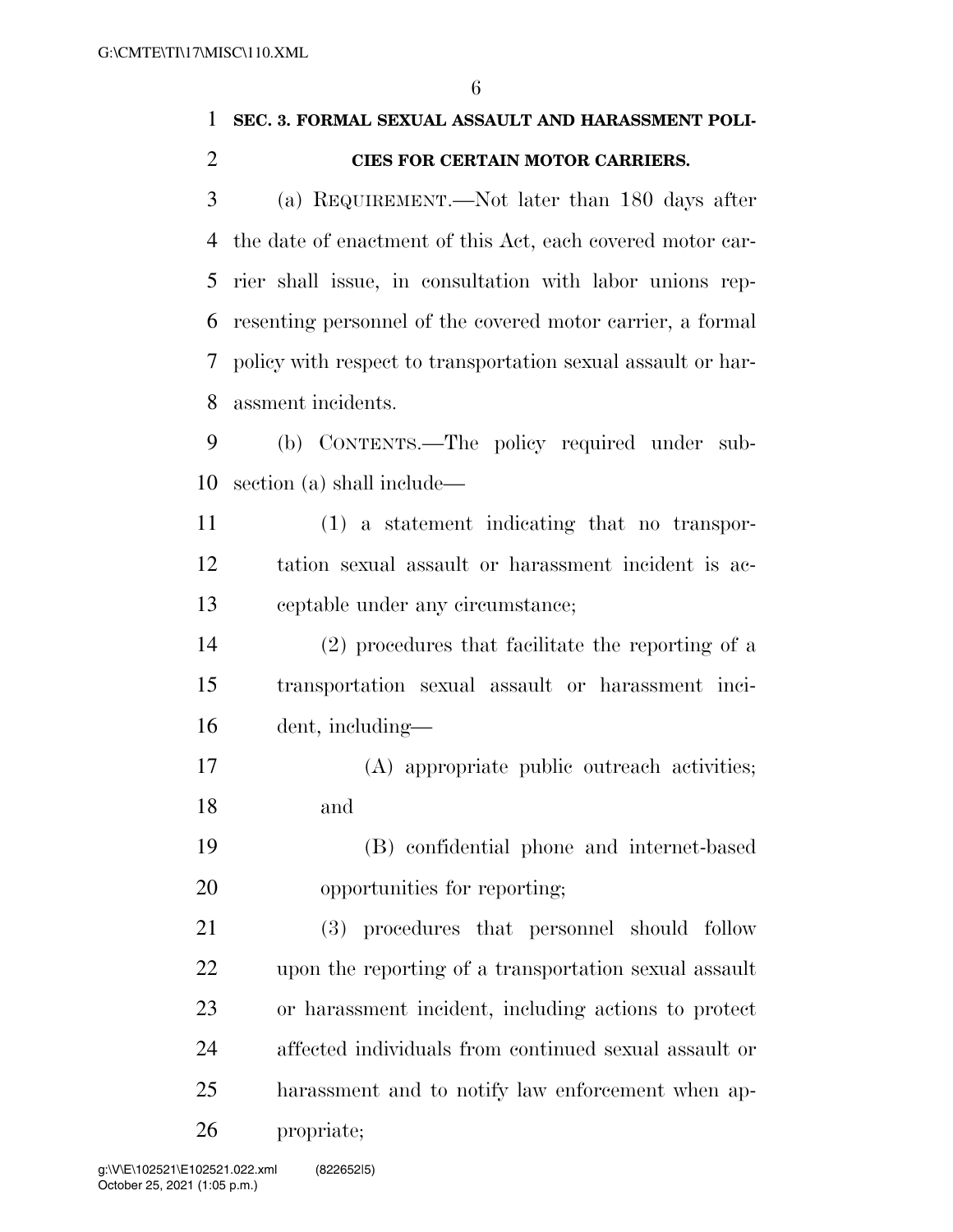| $\mathbf{1}$   | (4) procedures that may limit, to the extent               |
|----------------|------------------------------------------------------------|
| $\overline{2}$ | practicable, future travel with the covered motor car-     |
| 3              | rier by any passenger who causes a transportation          |
| $\overline{4}$ | sexual assault or harassment incident; and                 |
| 5              | (5) training that is required for all appropriate          |
| 6              | personnel with respect to the policy required under        |
| 7              | subsection (a), including-                                 |
| 8              | (A) specific training for personnel who                    |
| 9              | may receive reports of transportation sexual as-           |
| 10             | sault or harassment incidents; and                         |
| 11             | (B) recognizing and responding to poten-                   |
| 12             | tial human trafficking victims.                            |
| 13             | (c) PASSENGER INFORMATION. A covered motor                 |
| 14             | carrier shall prominently display, on the internet website |
| 15             | of the covered motor carrier and through the use of appro- |
| 16             | priate signage, a written statement that—                  |
| 17             | (1) advises passengers that the covered motor              |
| 18             | carrier has adopted a formal policy with respect to        |
| 19             | transportation sexual assault or harassment inci-          |
| 20             | dents;                                                     |
| 21             | (2) informs passengers and personnel of the                |
| 22             | other major components of the covered motor car-           |
| 23             | rier's formal policy, including a statement indicating     |
| 24             | that no transportation sexual assault or harassment        |
| 25             | incident is acceptable under any circumstance; and         |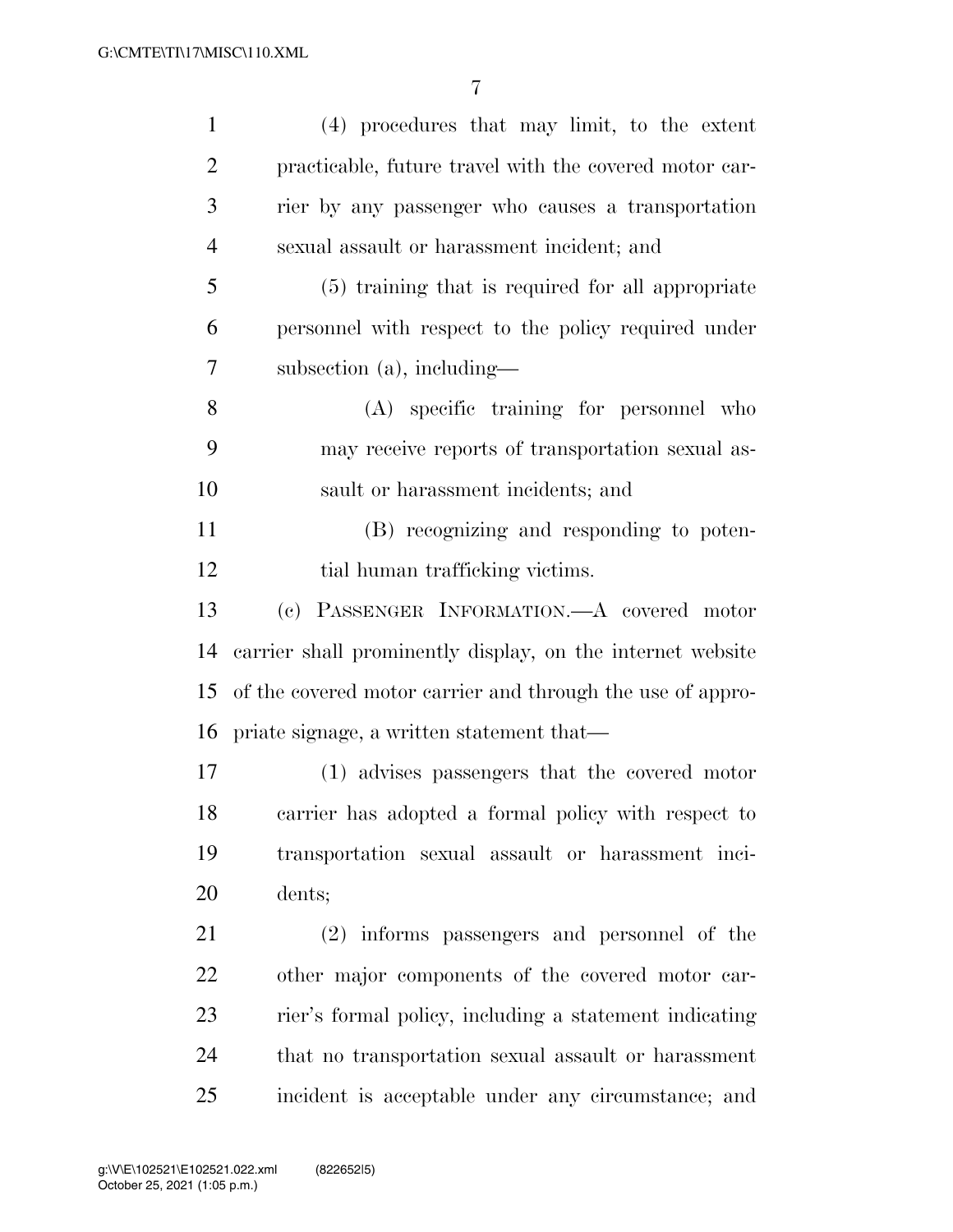| $\mathbf{1}$   | (3) informs passengers of the procedure for re-           |
|----------------|-----------------------------------------------------------|
| $\overline{2}$ | porting a transportation sexual assault or harass-        |
| 3              | ment incident.                                            |
| $\overline{4}$ | (d) STANDARD OF CARE.—Compliance with the re-             |
| 5              | quirements of this section, and any policy issued there-  |
| 6              | under, shall not determine whether the covered motor car- |
| 7              | rier has acted with any requisite standard of care.       |
| 8              | (e) DEFINITIONS.—In this section:                         |
| 9              | (1) PERSONNEL.—The term "personnel" means                 |
| 10             | an employee or contractor of a covered motor car-         |
| 11             | rier.                                                     |
| 12             | (2) COVERED MOTOR CARRIER.—The term                       |
| 13             | "covered motor carrier" means a motor carrier of          |
| 14             | passengers that—                                          |
| 15             | (A) conducts regularly scheduled intercity                |
| 16             | service; and                                              |
| 17             | (B) is a Class I carrier (as that term is                 |
| 18             | used in section $369.3(a)$ of title 49, Code of           |
| 19             | Federal Regulations).                                     |
| 20             | (3) SEXUAL ASSAULT.—The term "sexual as-                  |
| 21             | sault" means the occurrence of an act that con-           |
| 22             | stitutes any nonconsensual sexual act proscribed by       |
| 23             | Federal, tribal, or State law, including when the vic-    |
| 24             | tim lacks capacity to consent.                            |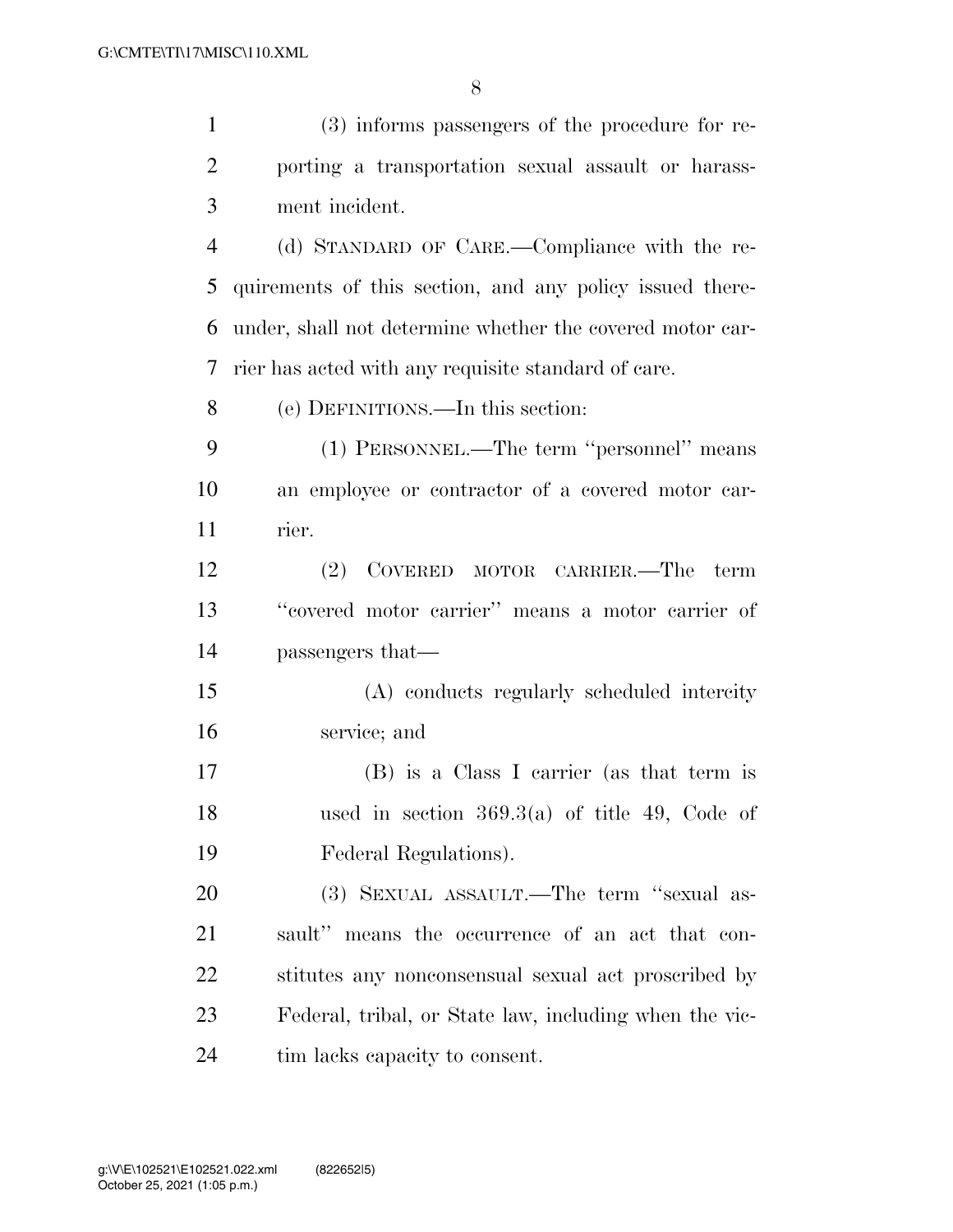| $\mathbf{1}$   | (4) TRANSPORTATION SEXUAL ASSAULT<br><b>OR</b>           |
|----------------|----------------------------------------------------------|
| $\overline{2}$ | HARASSMENT INCIDENT.—The term "transportation            |
| 3              | sexual assault or harassment incident" means the         |
| 4              | occurrence, or reasonably suspected occurrence, of       |
| 5              | an act that—                                             |
| 6              | (A) constitutes sexual assault or sexual                 |
| 7              | harassment; and                                          |
| 8              | (B) is committed—                                        |
| 9              | (i) by a passenger or member of per-                     |
| 10             | sonnel of covered motor carrier against an-              |
| 11             | other passenger or member of personnel of                |
| 12             | the covered motor carrier; and                           |
| 13             | (ii) within a vehicle of the motor car-                  |
| 14             | rier or in an area in which passengers are               |
| 15             | entering or exiting such a vehicle.                      |
| 16             | SEC. 4. FORMAL SEXUAL ASSAULT AND HARASSMENT POLI-       |
| 17             | CIES ON PASSENGER COMMUTER AND INTER-                    |
| 18             | <b>CITY RAIL.</b>                                        |
| 19             | (a) IN GENERAL.—Chapter 241 of title 49, United          |
| 20             | States Code, is amended by adding at the end the fol-    |
| 21             | lowing:                                                  |
| 22             | "§24104. Formal sexual assault and harassment poli-      |
| 23             | cies                                                     |
| 24             | "(a) REQUIREMENT.—Not later than 180 days after          |
| 25             | the date of enactment of this section, each covered rail |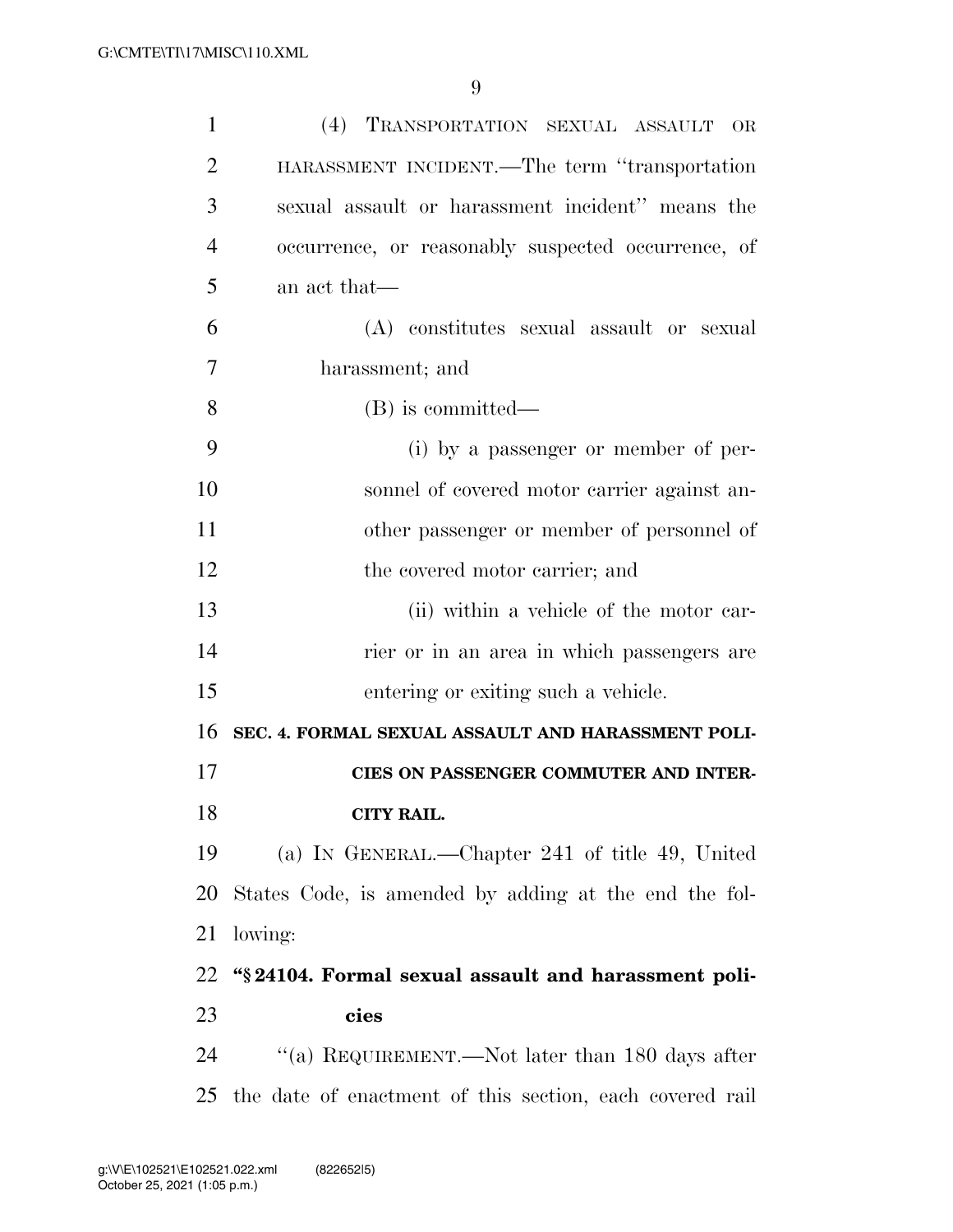| $\mathbf{1}$ | entity shall issue, in consultation with labor unions rep-   |
|--------------|--------------------------------------------------------------|
| 2            | resenting personnel with respect to the covered rail entity, |
| 3            | a formal policy with respect to transportation sexual as-    |
| 4            | sault or harassment incidents.                               |
| 5            | "(b) CONTENTS.-The policy required under sub-                |
| 6            | section (a) shall include—                                   |
| 7            | $\lq(1)$ a statement indicating that no transpor-            |
| 8            | tation sexual assault or harassment incident is ac-          |
| 9            | ceptable under any circumstance;                             |
| 10           | $\lq(2)$ procedures that facilitate the reporting of         |
| 11           | a transportation sexual assault or harassment inci-          |
| 12           | dent, including-                                             |
| 13           | "(A) appropriate public outreach activities;                 |
| 14           | and                                                          |
| 15           | "(B) confidential phone and internet-based                   |
| 16           | opportunities for reporting;                                 |
| 17           | $\lq(3)$ procedures that personnel should follow             |
| 18           | upon the reporting of a transportation sexual assault        |
| 19           | or harassment incident, including actions to protect         |
| 20           | affected individuals from continued sexual assault or        |
| 21           | harassment and to notify law enforcement when ap-            |
| 22           | propriate;                                                   |
| 23           | $\lq(4)$ procedures that may limit or prohibit, to           |
| 24           | the extent practicable, future travel with the covered       |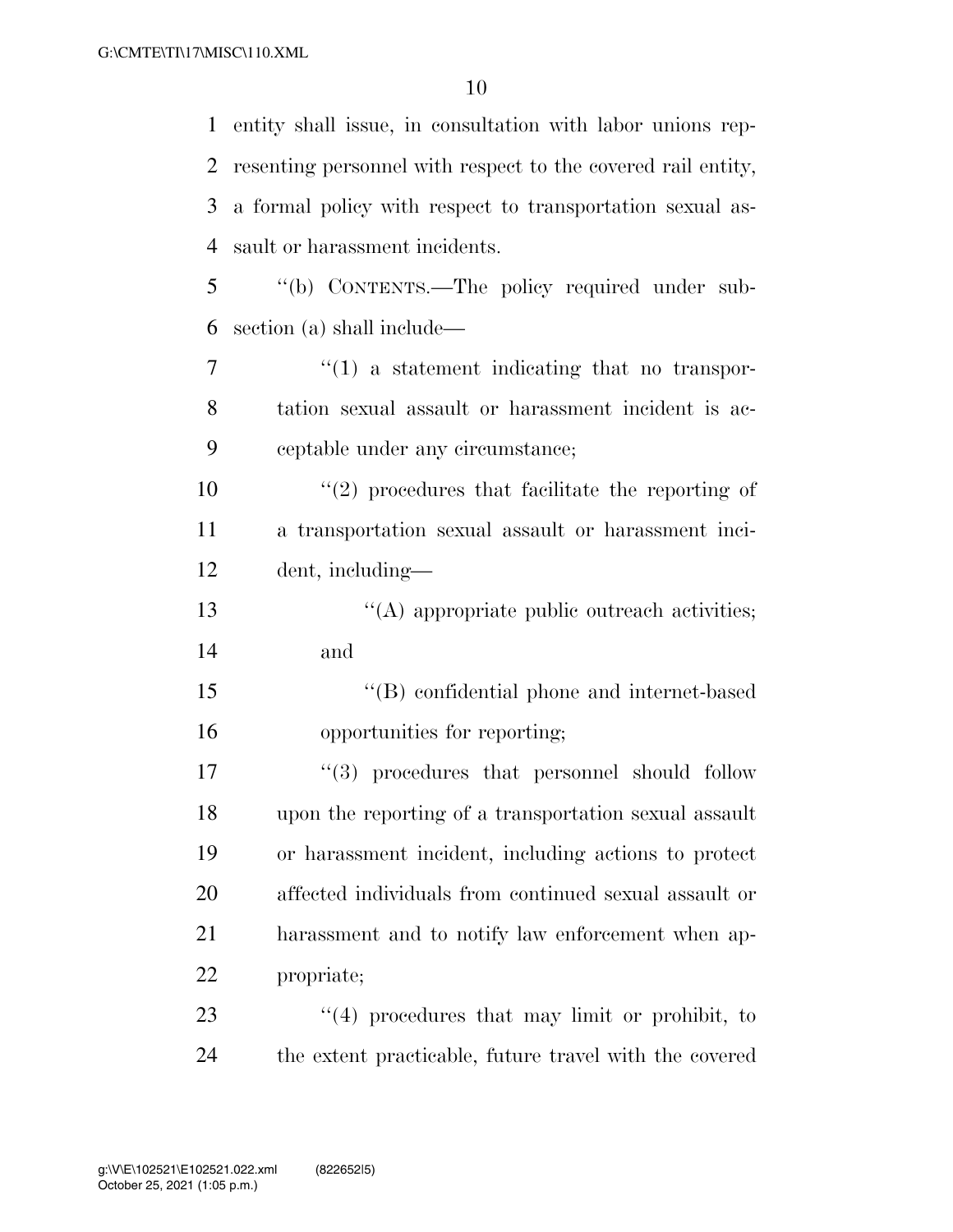| $\mathbf{1}$   | rail entity by any passenger who causes a transpor-          |
|----------------|--------------------------------------------------------------|
| $\overline{2}$ | tation sexual assault or harassment incident; and            |
| 3              | $\cdot$ (5) training that is required for all appropriate    |
| $\overline{4}$ | personnel with respect to the policy required under          |
| 5              | subsection $(a)$ , including—                                |
| 6              | $\lq\lq$ specific training for personnel who                 |
| 7              | may receive reports of transportation sexual as-             |
| 8              | sault or harassment incidents; and                           |
| 9              | "(B) recognizing and responding to poten-                    |
| 10             | tial human trafficking victims.                              |
| 11             | "(c) PASSENGER INFORMATION.—A covered rail enti-             |
| 12             | ty shall prominently display, on the internet website of the |
| 13             | entity and through the use of appropriate signage, a writ-   |
| 14             | ten statement that—                                          |
| 15             | $\cdot\cdot(1)$ advises passengers and personnel that the    |
| 16             | covered rail entity has adopted a formal policy with         |
| 17             | respect to transportation sexual assault or harass-          |
| 18             | ment incidents;                                              |
| 19             | $\lq(2)$ informs passengers and personnel of the             |
| 20             | other major components of the covered rail entity's          |
| 21             | formal policy, including a statement indicating that         |
| 22             | no transportation sexual assault or harassment inci-         |
| 23             | dent is acceptable under any circumstance; and               |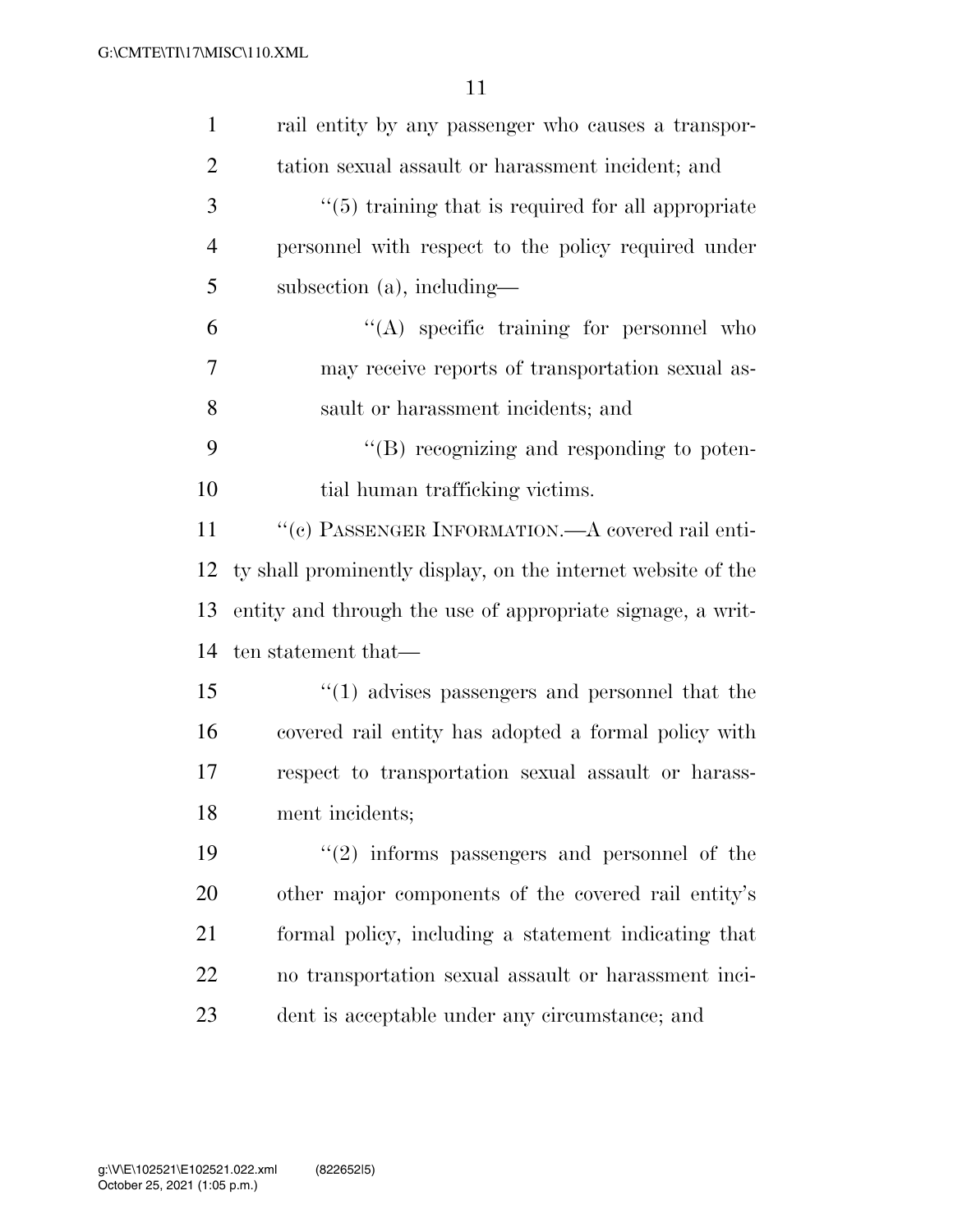1 ''(3) informs passengers and personnel of the procedure for reporting a transportation sexual as-sault or harassment incident.

 ''(d) STANDARD OF CARE.—Compliance with the re- quirements of this section, and any policy issued there- under, shall not determine whether the covered rail entity has acted with any requisite standard of care.

8 "(e) DEFINITIONS.—In this section:

9 "(1) COVERED RAIL ENTITY.—The term 'cov- ered rail entity' means an entity providing commuter rail passenger transportation or intercity rail pas-senger transportation.

13 ''(2) PERSONNEL.—The term 'personnel' means an employee or contractor of a covered rail entity. 15 "(3) SEXUAL ASSAULT.—The term 'sexual as- sault' means the occurrence of an act that con- stitutes any nonconsensual sexual act proscribed by Federal, tribal, or State law, including when the vic-tim lacks capacity to consent.

20 "(4) TRANSPORTATION SEXUAL ASSAULT OR HARASSMENT INCIDENT.—The term 'transportation sexual assault or harassment incident' means the oc- currence, or reasonably suspected occurrence, of an act that—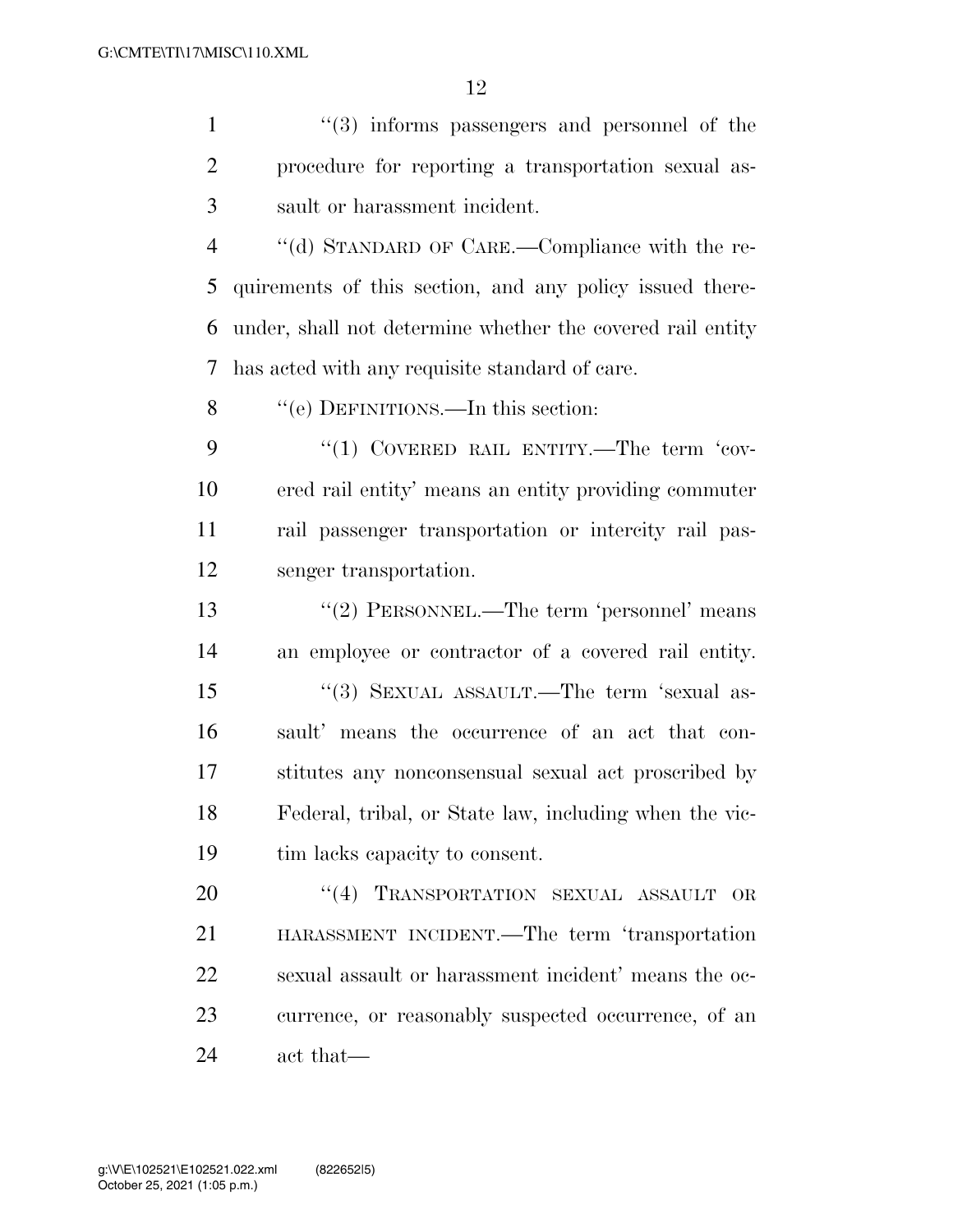| 1              | "(A) constitutes sexual assault or sexual                   |
|----------------|-------------------------------------------------------------|
| $\overline{2}$ | harassment; and                                             |
| 3              | $\lq\lq (B)$ is committed—                                  |
| $\overline{4}$ | $``(i)$ by a passenger or member of per-                    |
| 5              | sonnel of covered rail entity against an-                   |
| 6              | other passenger or member of personnel of                   |
| $\overline{7}$ | the covered rail entity; and                                |
| 8              | "(ii) within a vehicle of the covered                       |
| 9              | rail entity or in an area in which pas-                     |
| 10             | sengers are entering or exiting such a vehi-                |
| 11             | $e$ le.".                                                   |
| 12             | (b) CLERICAL AMENDMENT.—The analysis for chap-              |
| 13             | ter 241 of title 49, United States Code, is amended by      |
| 14             | adding at the end the following:                            |
|                | "24104. Formal sexual assault and harassment policies.".    |
| 15             | SEC. 5. FORMAL SEXUAL ASSAULT AND HARASSMENT POLI-          |
| 16             | <b>CIES ON TRANSIT.</b>                                     |
| 17             | (a) IN GENERAL.—Chapter 53 of title 49, United              |
| 18             | States Code, is amended by adding at the end the fol-       |
| 19             | lowing:                                                     |
| 20             | "§5341. Formal sexual assault and harassment poli-          |
| 21             | cies                                                        |
| 22             | "(a) REQUIREMENT.—Not later than 180 days after             |
| 23             | the date of enactment of this section, each covered transit |
| 24             | entity shall issue, in consultation with labor unions rep-  |
| 25             | resenting personnel with respect to the covered transit en- |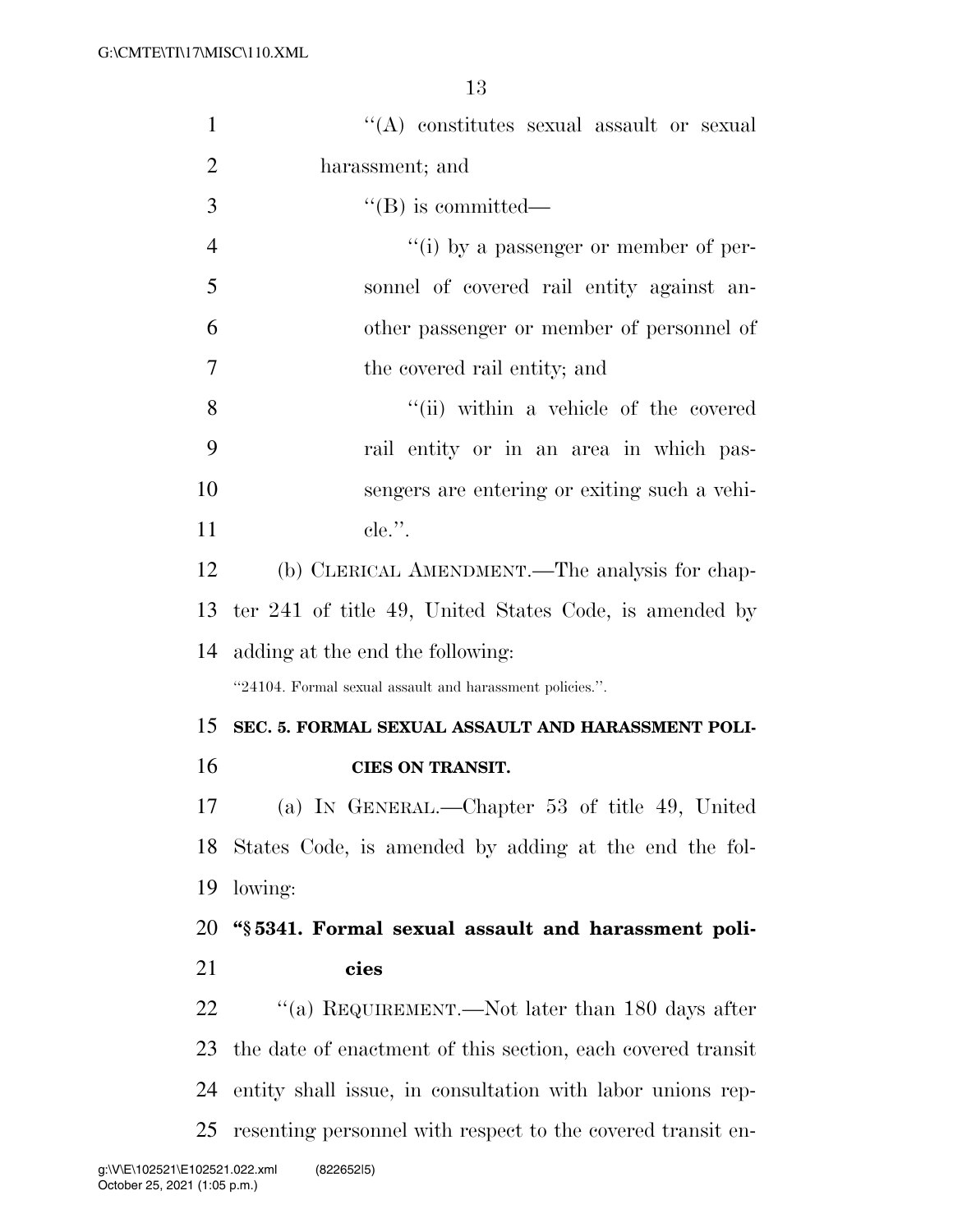| $\mathbf{1}$   | tity, a formal policy with respect to transportation sexual |
|----------------|-------------------------------------------------------------|
| 2              | assault or harassment incidents.                            |
| 3              | "(b) CONTENTS.—The policy required under sub-               |
| $\overline{4}$ | section (a) shall include—                                  |
| 5              | $\lq(1)$ a statement indicating that no transpor-           |
| 6              | tation sexual assault or harassment incident is ac-         |
| 7              | ceptable under any circumstance;                            |
| 8              | $\lq(2)$ procedures that facilitate the reporting of        |
| 9              | a transportation sexual assault or harassment inci-         |
| 10             | dent, including—                                            |
| 11             | $\lq\lq$ appropriate public outreach activities;            |
| 12             | and                                                         |
| 13             | "(B) confidential phone and internet-based                  |
| 14             | opportunities for reporting;                                |
| 15             | $``(3)$ procedures that personnel should follow             |
| 16             | upon the reporting of a transportation sexual assault       |
| 17             | or harassment incident, including actions to protect        |
| 18             | affected individuals from continued sexual assault or       |
| 19             | harassment and to notify law enforcement when ap-           |
| 20             | propriate;                                                  |
| 21             | $\lq(4)$ procedures that may limit, to the extent           |
| 22             | practicable, future travel with the covered transit en-     |
| 23             | tity by any passenger who causes a transportation           |
| 24             | sexual assault or harassment incident; and                  |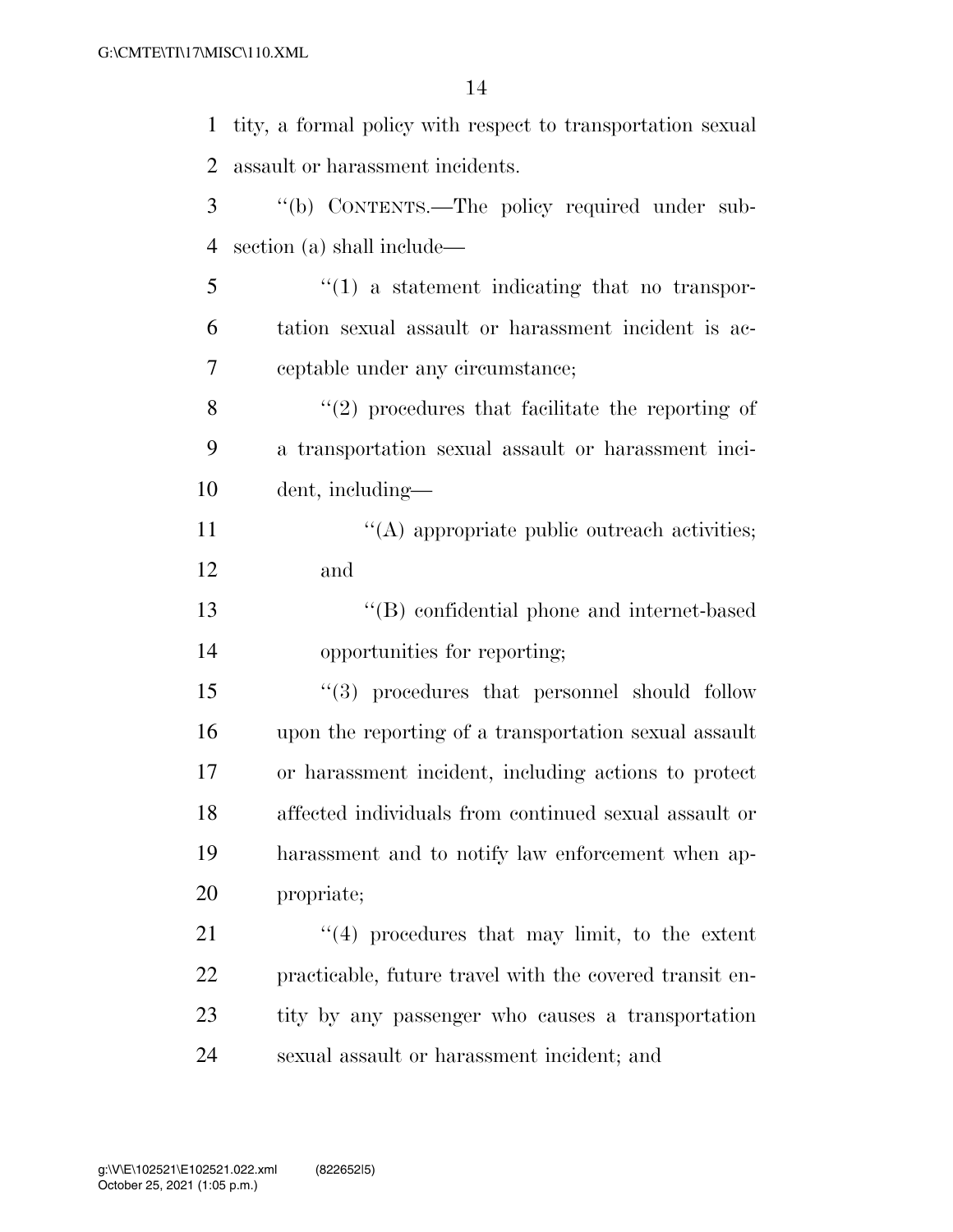| $\mathbf{1}$   | $\lq(5)$ training that is required for all appropriate       |
|----------------|--------------------------------------------------------------|
| $\overline{2}$ | personnel with respect to the policy required under          |
| 3              | subsection $(a)$ , including—                                |
| $\overline{4}$ | $\lq\lq$ specific training for personnel who                 |
| 5              | may receive reports of transportation sexual as-             |
| 6              | sault or harassment incidents; and                           |
| 7              | "(B) recognizing and responding to poten-                    |
| 8              | tial human trafficking victims.                              |
| 9              | "(c) PASSENGER INFORMATION.—A covered transit                |
| 10             | entity shall prominently display, on the internet website    |
| 11             | of the entity and through the use of appropriate signage,    |
| 12             | a written statement that—                                    |
| 13             | $\lq(1)$ advises passengers and personnel that the           |
| 14             | covered transit entity has adopted a formal policy           |
| 15             | with respect to transportation sexual assault or har-        |
| 16             | assment incidents;                                           |
| 17             | $f'(2)$ informs passengers and personnel of the              |
| 18             | other major components of the covered transit enti-          |
| 19             | ty's formal policy, including a statement indicating         |
| 20             | that no transportation sexual assault or harassment          |
| 21             | incident is acceptable under any circumstance; and           |
| 22             | $\cdot\cdot\cdot(3)$ informs passengers and personnel of the |
| 23             | procedure for reporting a transportation sexual as-          |
| 24             | sault or harassment incident.                                |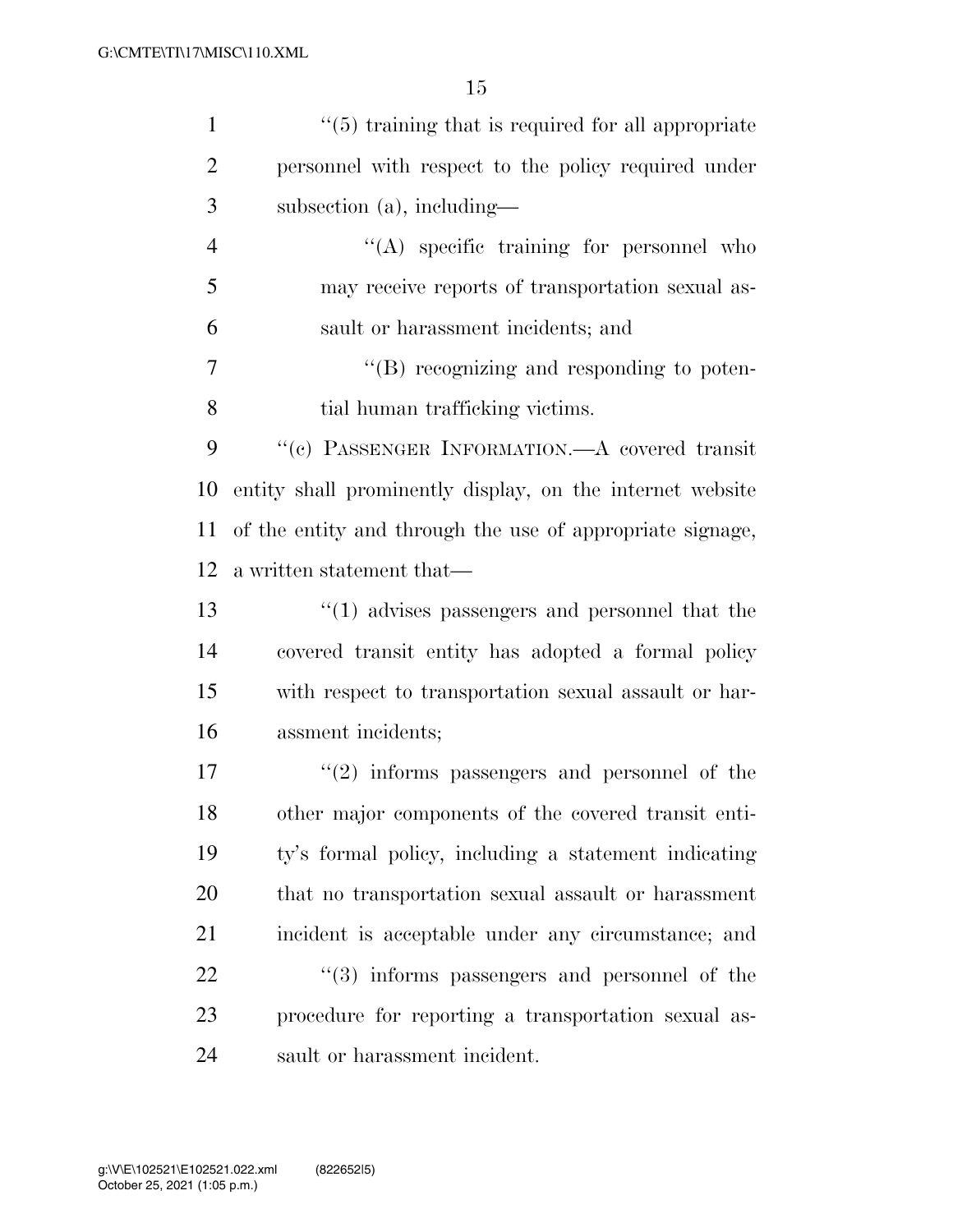| $\mathbf{1}$   | "(d) STANDARD OF CARE.—Compliance with the re-             |
|----------------|------------------------------------------------------------|
| $\overline{2}$ | quirements of this section, and any policy issued there-   |
| 3              | under, shall not determine whether the covered transit en- |
| $\overline{4}$ | tity has acted with any requisite standard of care.        |
| 5              | "(e) DEFINITIONS.—In this section:                         |
| 6              | $``(1)$ COVERED TRANSIT ENTITY.—The term                   |
| 7              | 'covered transit entity' means a State or local gov-       |
| 8              | ernmental entity, private nonprofit organization, or       |
| 9              | Tribe that—                                                |
| 10             | $\lq\lq$ operates a public transportation serv-            |
| 11             | ice; and                                                   |
| 12             | $\lq\lq (B)$ is a recipient or subrecipient of funds       |
| 13             | under this chapter.                                        |
| 14             | "(2) PERSONNEL.—The term 'personnel' means                 |
| 15             | an employee or contractor of a covered transit enti-       |
| 16             | ty.                                                        |
| 17             | "(3) SEXUAL ASSAULT.—The term 'sexual as-                  |
| 18             | sault' means the occurrence of an act that con-            |
| 19             | stitutes any nonconsensual sexual act proscribed by        |
| 20             | Federal, tribal, or State law, including when the vic-     |
| 21             | tim lacks capacity to consent.                             |
| 22             | "(4) TRANSPORTATION SEXUAL ASSAULT<br><b>OR</b>            |
| 23             | HARASSMENT INCIDENT.—The term 'transportation              |
| 24             | sexual assault or harassment incident' means the oc-       |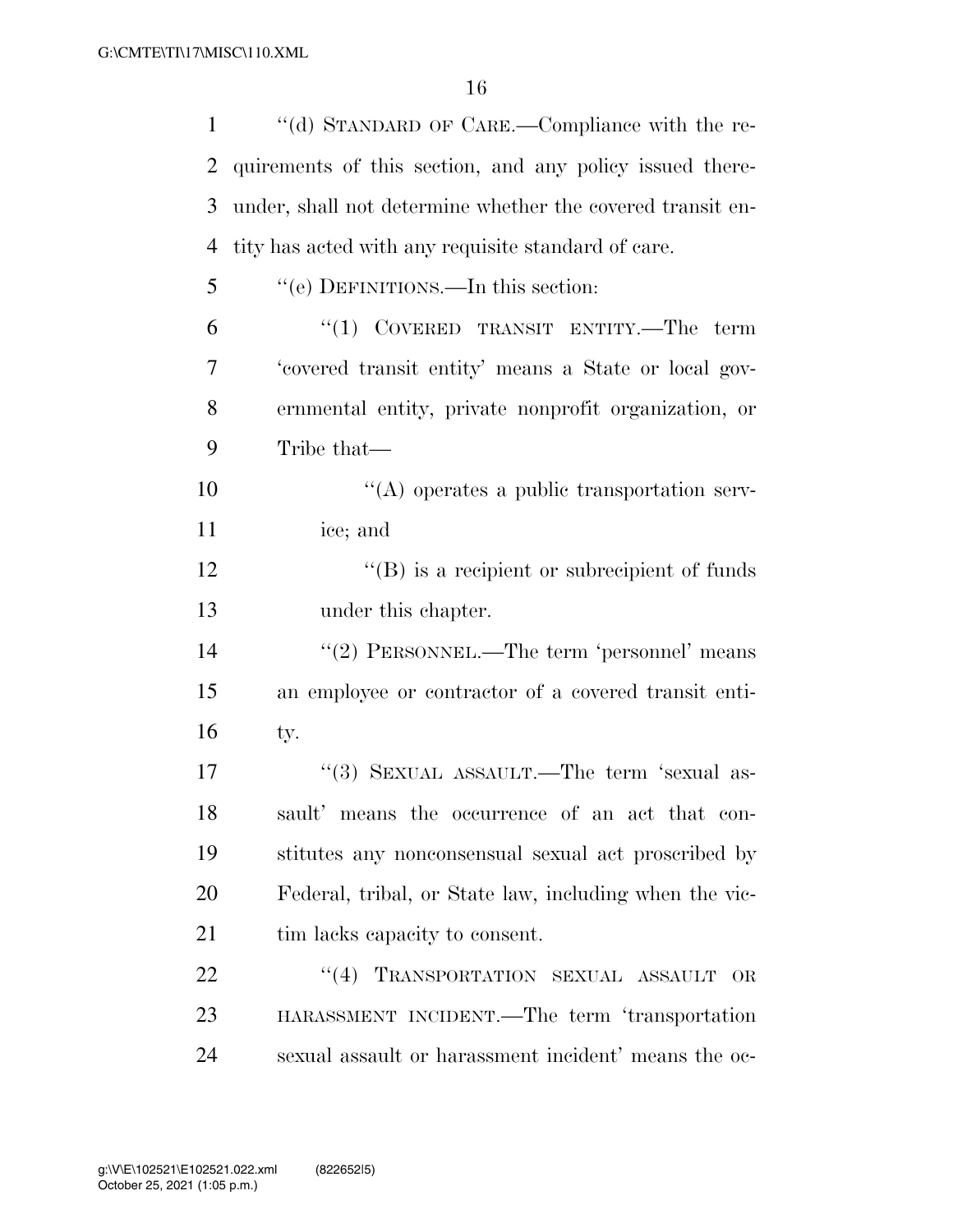| $\mathbf{1}$   | currence, or reasonably suspected occurrence, of an        |
|----------------|------------------------------------------------------------|
| $\overline{2}$ | act that—                                                  |
| 3              | "(A) constitutes sexual assault or sexual                  |
| $\overline{4}$ | harassment; and                                            |
| 5              | $\lq\lq (B)$ is committed—                                 |
| 6              | "(i) by a passenger or member of per-                      |
| 7              | sonnel of covered transit entity against an-               |
| 8              | other passenger or member of personnel of                  |
| 9              | the covered transit entity; and                            |
| 10             | "(ii) within a vehicle of the covered                      |
| 11             | transit entity or in an area in which pas-                 |
| 12             | sengers are entering or exiting such a vehi-               |
| 13             | $e$ le.".                                                  |
| 14             | (b) CLERICAL AMENDMENT.—The analysis for chap-             |
| 15             | ter 53 of title 49, United States Code, is amended by add- |
|                | 16 ing at the end the following:                           |
|                | "5341. Formal sexual assault and harassment policies.".    |
| 17             | SEC. 6. FORMAL SEXUAL ASSAULT AND HARASSMENT POLI-         |
| 18             | CIES FOR PASSENGER VESSELS.                                |
| 19             | (a) IN GENERAL.—Section $3507(d)$ of title 46,             |
| 20             | United States Code, is amended—                            |
| 21             | $(1)$ in paragraph $(4)$ , by striking "and" after         |
| 22             | the semicolon at the end;                                  |
|                |                                                            |
| 23             | $(2)$ in paragraph $(5)$ , by striking the period at       |
| 24             | the end and inserting a semicolon; and                     |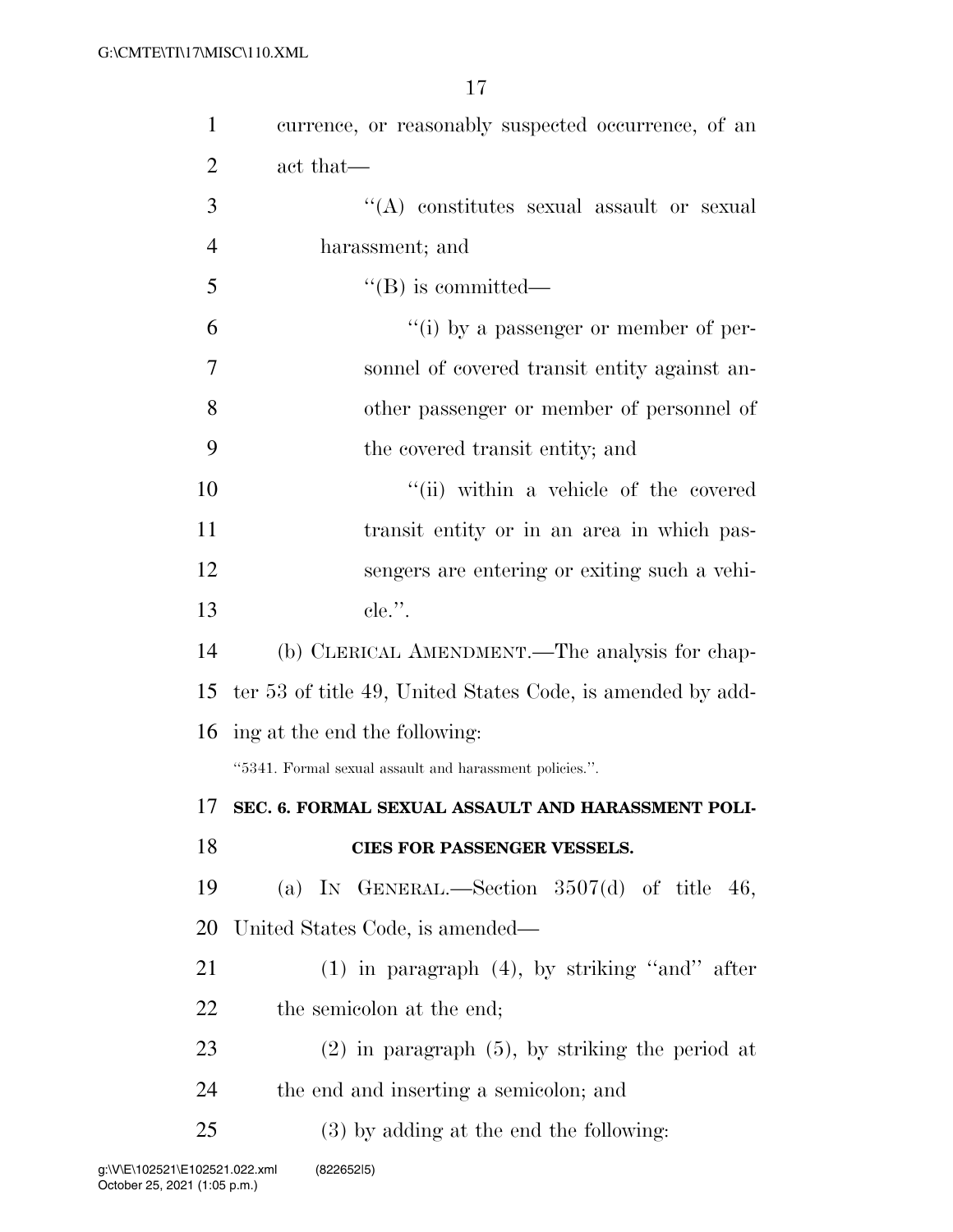| $\mathbf{1}$   | $``(6)(A)$ issue a formal policy with respect to     |
|----------------|------------------------------------------------------|
| $\overline{2}$ | sexual assault or harassment incidents that in-      |
| 3              | cludes—                                              |
| $\overline{4}$ | "(i) a statement indicating that no sexual           |
| 5              | assault or harassment incident is acceptable         |
| 6              | under any circumstance;                              |
| $\overline{7}$ | "(ii) procedures that facilitate the report-         |
| 8              | ing of a sexual assault or harassment incident,      |
| 9              | including-                                           |
| 10             | "(I) appropriate public outreach ac-                 |
| 11             | tivities; and                                        |
| 12             | "(II) confidential phone and internet-               |
| 13             | based opportunities for reporting;                   |
| 14             | "(iii) procedures that personnel should fol-         |
| 15             | low upon the reporting of a sexual assault or        |
| 16             | harassment incident, including actions to pro-       |
| 17             | tect affected individuals from continued sexual      |
| 18             | assault or harassment and how to provide the         |
| 19             | information and access required under para-          |
| 20             | graph(5);                                            |
| 21             | $\lq\lq$ (iv) procedures that may limit or prohibit, |
| 22             | to the extent practicable, future travel on the      |
| 23             | vessel by any passenger who causes a transpor-       |
| 24             | tation sexual assault or harassment incident;        |
| 25             | and                                                  |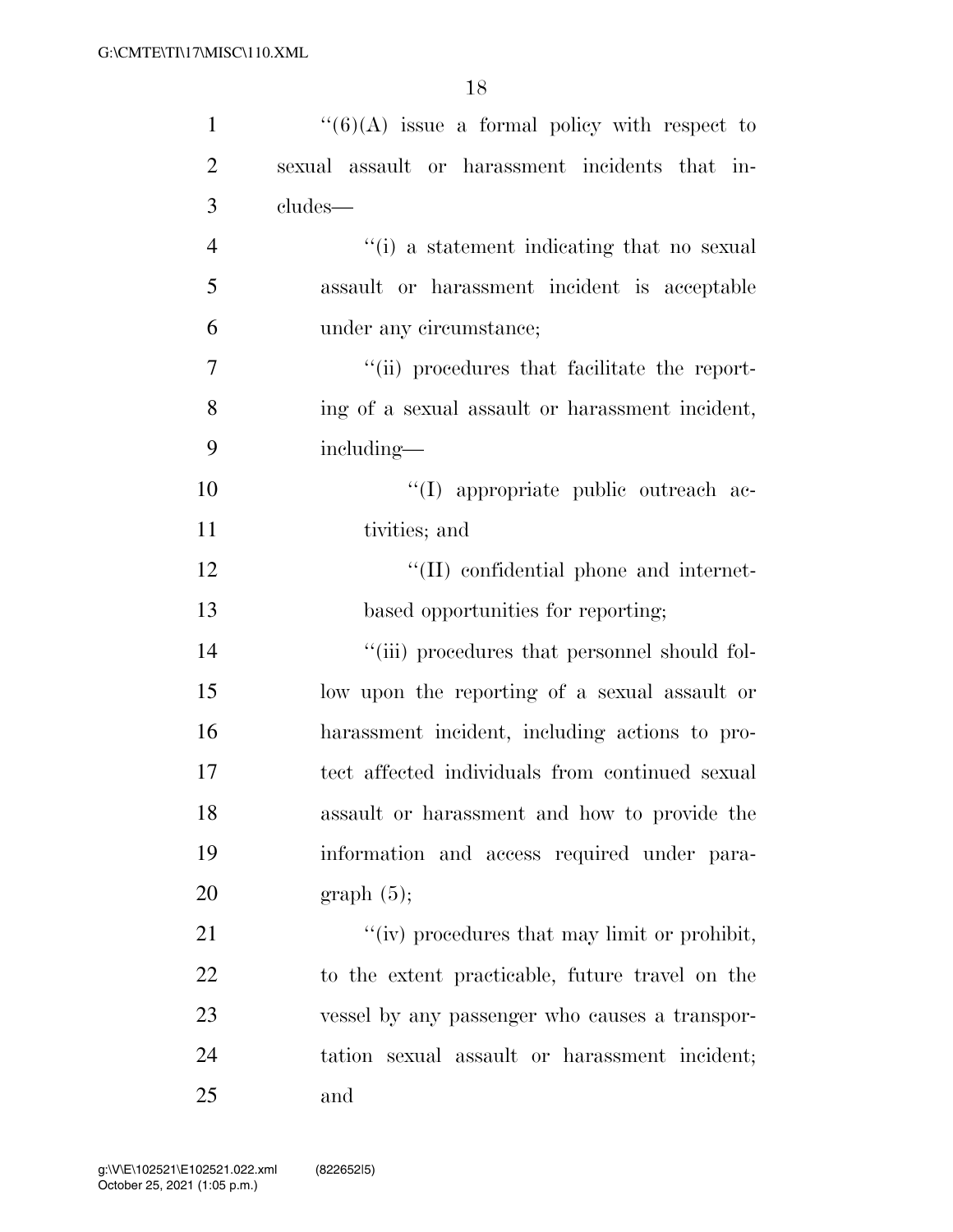| $\mathbf{1}$   | $\lq\lq$ (v) training that is required for all appro- |
|----------------|-------------------------------------------------------|
| $\overline{2}$ | priate personnel with respect to the policy re-       |
| 3              | quired under this paragraph, including—               |
| $\overline{4}$ | "(I) specific training for personnel                  |
| 5              | who may receive reports of sexual assault             |
| 6              | or harassment incidents; and                          |
| $\overline{7}$ | "(II) recognizing and responding to                   |
| 8              | potential human trafficking victims; and              |
| 9              | "(B) prominently display on the internet              |
| 10             | website of the vessel owner and, through the use of   |
| 11             | appropriate signage on each vessel, a written state-  |
| 12             | ment that—                                            |
| 13             | "(i) advises passengers and crew members              |
| 14             | that the vessel owner has adopted a formal pol-       |
| 15             | icy with respect to sexual assault or harassment      |
| 16             | incidents;                                            |
| 17             | "(ii) informs passengers and personnel of             |
| 18             | the other major components of the vessel own-         |
| 19             | er's formal policy, including a statement indi-       |
| 20             | cating that no transportation sexual assault or       |
| 21             | harassment incident is acceptable under any           |
| 22             | circumstance; and                                     |
| 23             | "(iii) informs passengers and crew mem-               |
| 24             | bers of the procedure for reporting a sexual as-      |
| 25             | sault or harassment incident; and                     |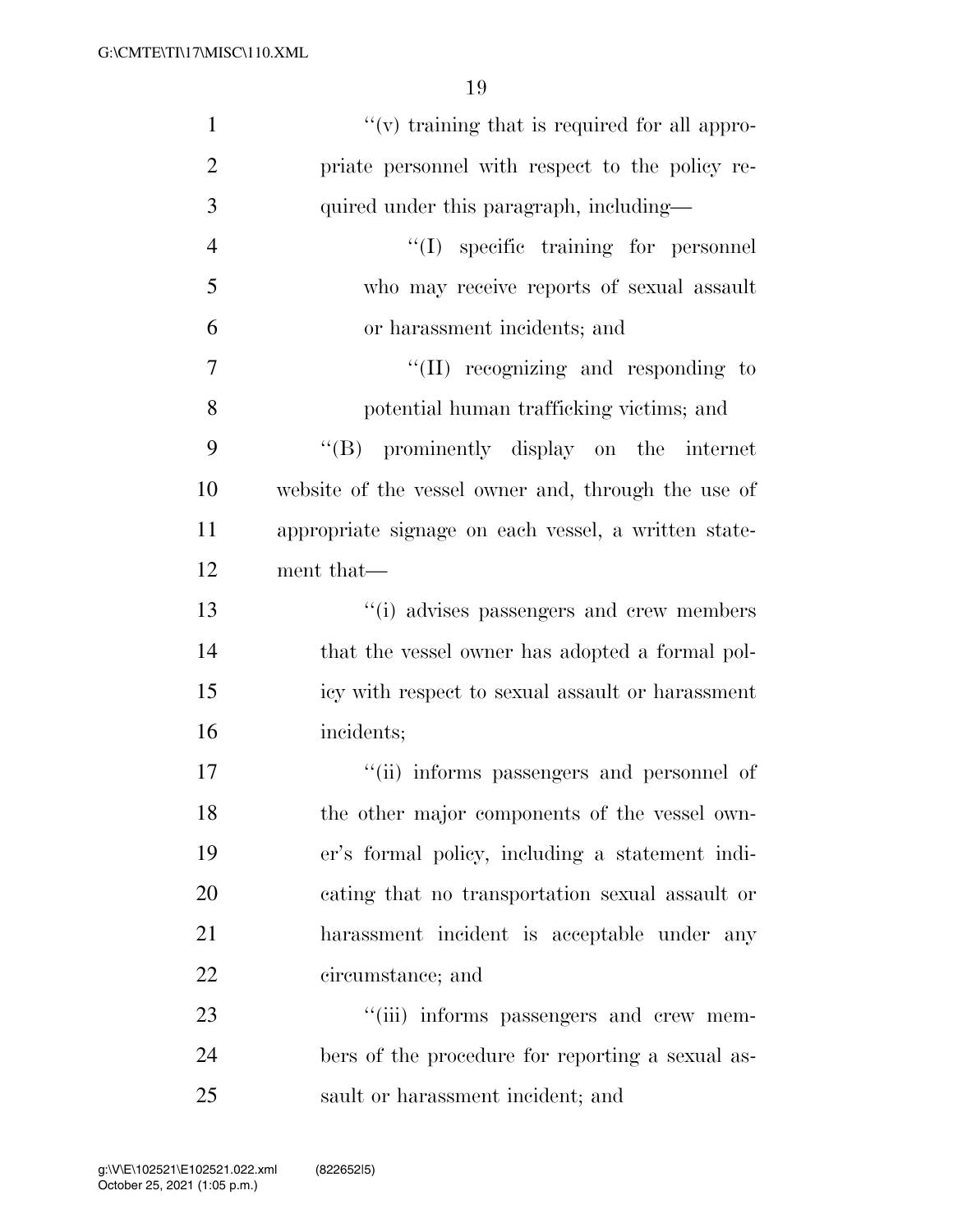1  $\frac{1}{2}$  1  $\frac{1}{2}$  1  $\frac{1}{2}$  have a formal policy in effect with respect to sexual assault or harassment incidents.''.

 (b) REPORTING REQUIREMENT.—Section  $3507(g)(3)(A)(i)$  of title 46, United States Code, is amended by inserting ''including any incident reported under the procedures established under subsection (d)(6)(A) that constitutes a violation of such sections of title 18,'' after ''title 18 applies,''.

 (c) STANDARD OF CARE.—Compliance with the re- quirements of the amendments made by this section, and any policy issued thereunder, shall not determine whether the applicable owner of a vessel covered by such amend-ments has acted with any requisite standard of care.

 (d) DEFINITIONS.—Section 3507(l) of title 46, United States Code, is amended to read as follows:

16 "(1) DEFINITIONS.—

17 ''(1) OWNER.—In this section and section 3508, the term 'owner' means the owner, charterer, managing operator, master, or other individual in charge of a vessel.

21 "(2) SEXUAL ASSAULT.—The term 'sexual as- sault' means the occurrence of an act that con- stitutes any nonconsensual sexual act proscribed by Federal, tribal, or State law, including when the vic-tim lacks capacity to consent.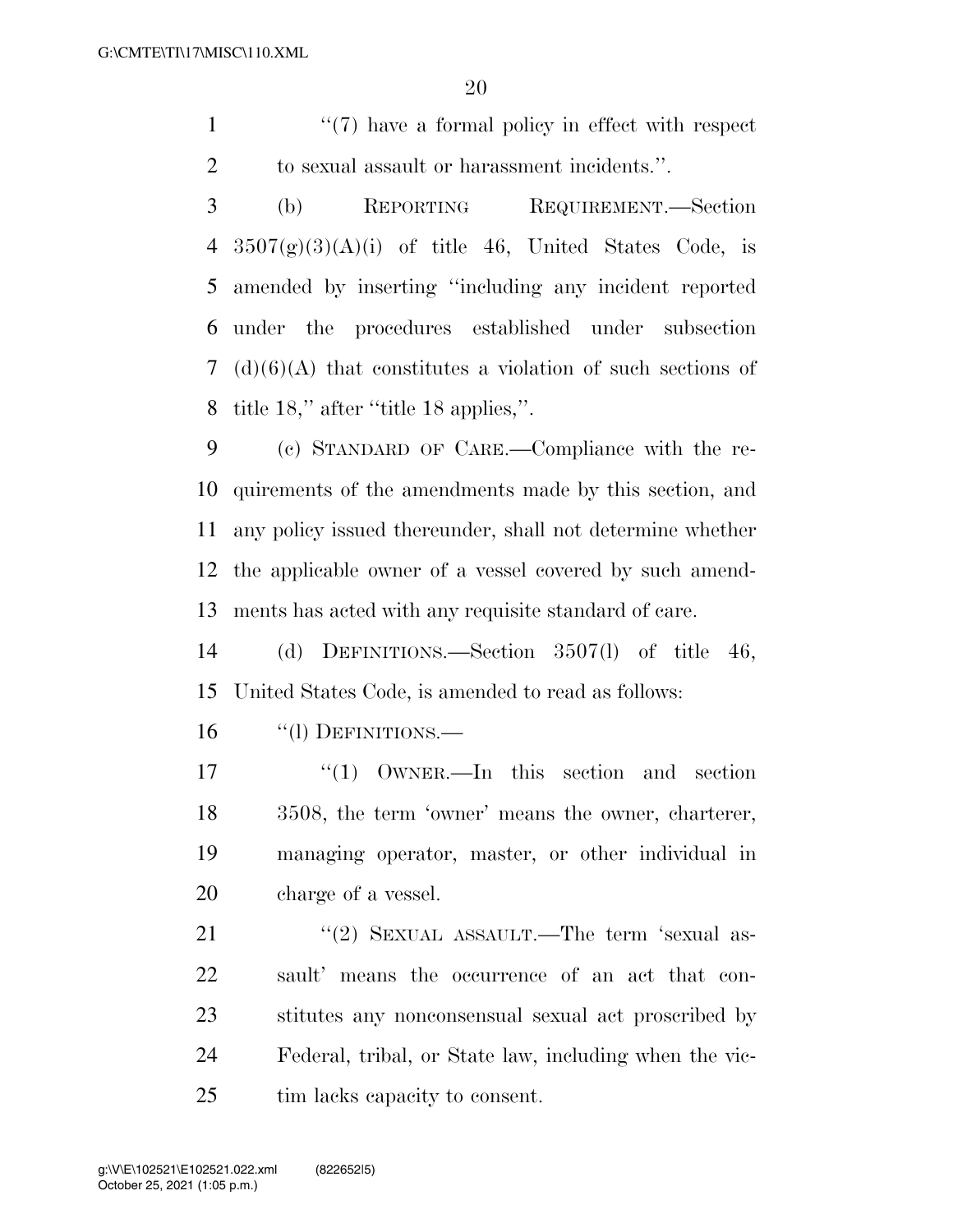| $\mathbf{1}$   | "(3) SEXUAL ASSAULT OR HARASSMENT INCI-                     |
|----------------|-------------------------------------------------------------|
| $\overline{2}$ | DENT.—The term 'sexual assault or harassment in-            |
| 3              | cident' means the occurrence, or reasonably sus-            |
| $\overline{4}$ | pected occurrence, of an act that—                          |
| 5              | $\lq\lq$ constitutes sexual assault or sexual               |
| 6              | harassment; and                                             |
| $\overline{7}$ | $\lq\lq (B)$ is committed—                                  |
| 8              | "(i) by a passenger of a vessel to                          |
| 9              | which this section applies or a member of                   |
| 10             | the crew of such a vessel against another                   |
| 11             | passenger of such vessel or a member of                     |
| 12             | the crew of such a vessel; and                              |
| 13             | $``$ (ii) within—                                           |
| 14             | $\lq\lq$ (I) such a vessel; or                              |
| 15             | "(II) an area in which passengers                           |
| 16             | are entering or exiting such a vessel.".                    |
| 17             | (e) IMPLEMENTATION.—Not later than 180 days                 |
|                | 18 after the date of enactment of this Act, the owner of a  |
| 19             | vessel to which section 3507 of title 46, United States     |
| 20             | Code, applies shall issue the formal policy with respect to |
| 21             | sexual assault or harassment incidents required by the      |
| 22             | amendments made by this section.                            |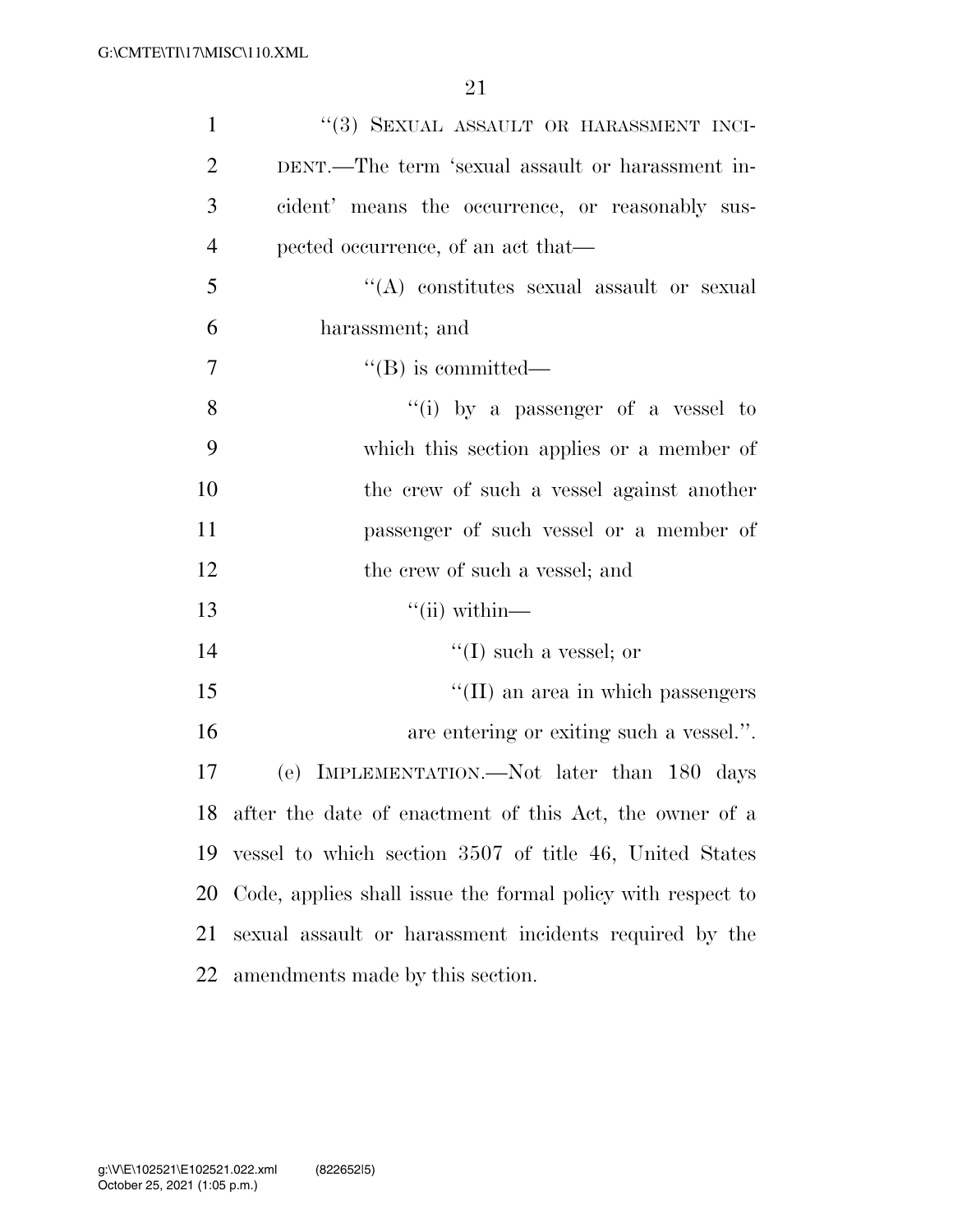# **SEC. 7. CIVIL PENALTIES FOR INTERFERENCE WITH CER-TAIN TRANSPORTATION PERSONNEL.**

 (a) IN GENERAL.—Chapter 805 of title 49, United States Code, is amended by adding at the end the fol-lowing:

### **''§ 80505. Interference with certain transportation personnel**

8 "(a) GENERAL RULE.—An individual who physically or sexually assaults or threatens to physically or sexually assault an employee engaged in the transportation of pas- sengers on behalf of a covered entity, or takes any action that poses an imminent threat to the safety of a vehicle of a covered entity that is transporting passengers, includ- ing rolling stock, motorcoaches, and ferries, is liable to the United States Government for a civil penalty of—

- 16 ''(1) for calendar years 2021 through 2025, not more than \$35,000;
- 18  $\frac{120}{20}$  for calendar years 2026 through 2030, not more than \$40,000; and
- 20  $\frac{1}{20}$  (3) for calendar year 2031 and thereafter, not more than \$45,000.
- 22 "(b) COMPROMISE AND SETOFF.—
- 23 "(1) COMPROMISE.—The Secretary of Trans- portation may compromise the amount of a civil pen-alty imposed under this section.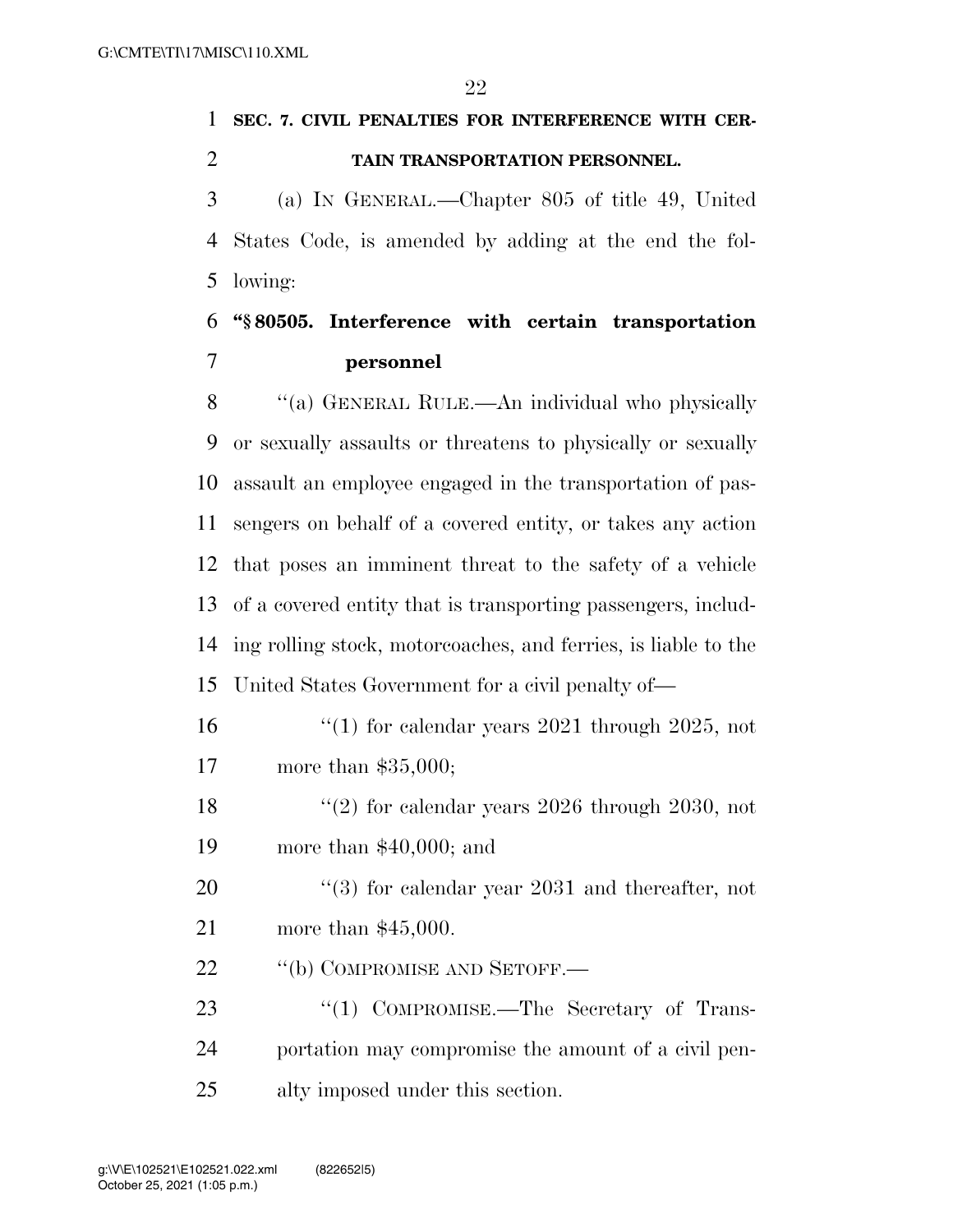| $\mathbf{1}$   | "(2) SETOFF.—The United States Government                  |
|----------------|------------------------------------------------------------|
| $\overline{2}$ | may deduct the amount of a civil penalty imposed or        |
| 3              | compromised under this section from amounts the            |
| $\overline{4}$ | Government owes the person liable for the penalty.         |
| 5              | "(c) COVERED ENTITY DEFINED.—In this section,              |
| 6              | the term 'covered entity' means an entity that is 1 of the |
| 7              | following:                                                 |
| 8              | $\lq\lq(1)$ A recipient of Federal funds under chapter     |
| 9              | 53 of this title.                                          |
| 10             | $\cdot\cdot\cdot(2)$ A motor carrier of passengers that—   |
| 11             | "(A) conducts regularly scheduled intercity                |
| 12             | service; and                                               |
| 13             | "(B) is a Class I carrier (as that term is                 |
| 14             | used in section $369.3(a)$ of title 49, Code of            |
| 15             | Federal Regulations).                                      |
| 16             | "(3) An entity providing commuter rail pas-                |
| 17             | senger transportation or intercity rail passenger          |
| 18             | transportation (as those terms are defined in section      |
| 19             | $24102$ of this title).                                    |
| 20             | $\cdot$ (4) The owner of a vessel for which section        |
| 21             | 3507 of title 46 applies.                                  |
| 22             | " $(5)$ A transportation network company.".                |
| 23             | (b) CLERICAL AMENDMENT.—The analysis for chap-             |
| 24             | ter 805 of title 49, United States Code, is amended by     |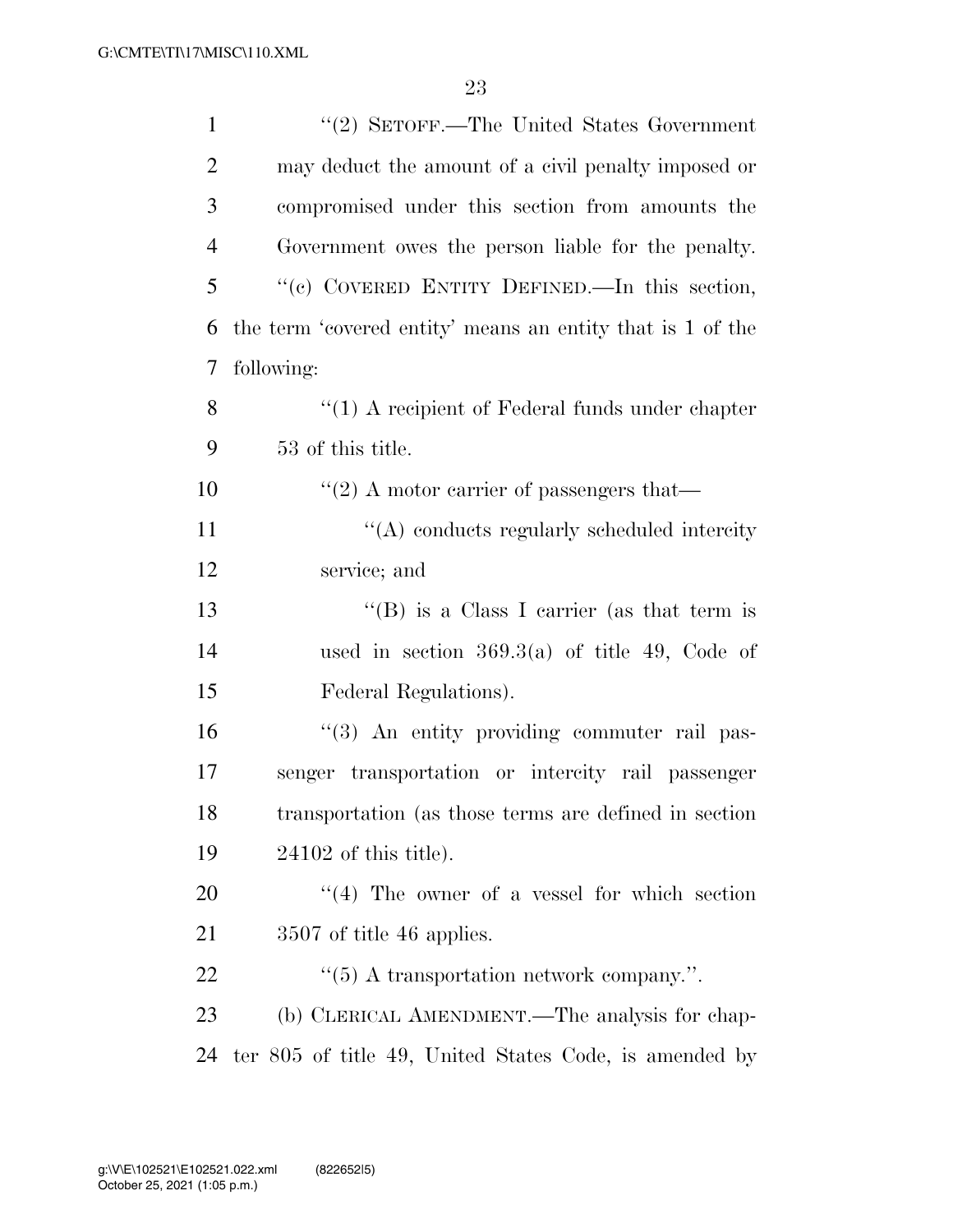inserting after the item relating to section 80504 the fol-

lowing:

''80505. Interference with certain transportation personnel.''.

| 3  | (c) GRADUATED FINES FOR INTERFERENCE WITH                   |
|----|-------------------------------------------------------------|
| 4  | CABIN OR FLIGHT CREW.—Section $46318(a)$ of title 49,       |
| 5  | United States Code, is amended by striking "penalty of      |
| 6  | not more than \$35,000." and inserting the following:       |
| 7  | "penalty of—                                                |
| 8  | "(1) for calendar years $2021$ through $2025$ , not         |
| 9  | more than $$35,000;$                                        |
| 10 | "(2) for calendar years $2026$ through $2030$ , not         |
| 11 | more than $$40,000$ ; and                                   |
| 12 | $(3)$ for calendar year 2031 and thereafter, not            |
| 13 | more than $$45,000."$ .                                     |
|    |                                                             |
| 14 | SEC. 8. FORMAL SEXUAL ASSAULT AND HARASSMENT POLI-          |
| 15 | CIES FOR TRANSPORTATION NETWORK COM-                        |
| 16 | PANIES AND FOR-HIRE VEHICLE COMPANIES.                      |
| 17 | (a) REQUIREMENT.—Not later than 180 days after              |
| 18 | the date of enactment of this Act, each transportation net- |
| 19 | work company and for-hire vehicle company shall issue,      |
|    | 20 in consultation with labor unions representing TNC driv- |
| 21 | ers of each such transportation network company or FVC      |
| 22 | drivers of each for-hire vehicle company, if applicable, a  |
| 23 | formal policy with respect to transportation sexual assault |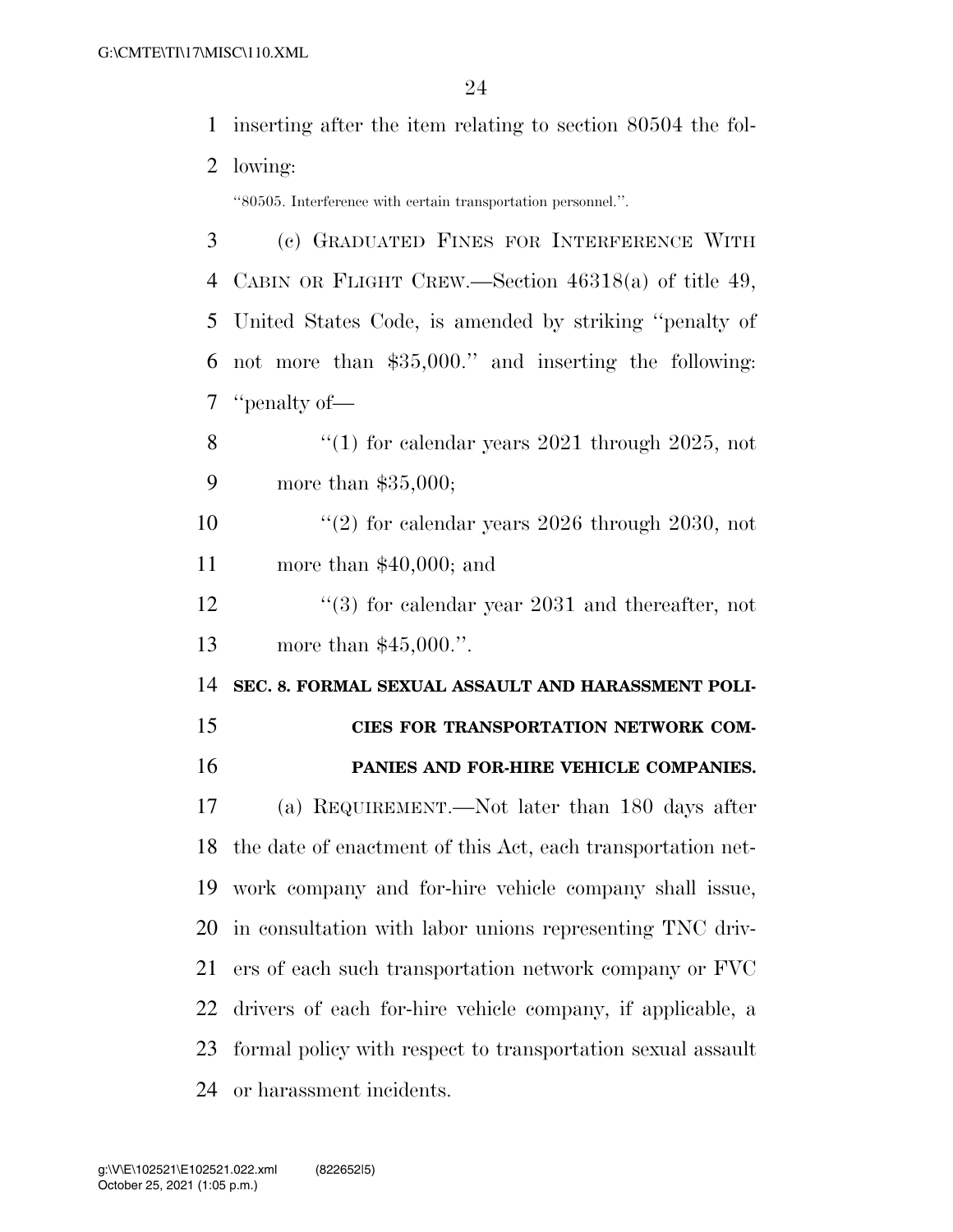| $\mathbf{1}$   | (b) CONTENTS.—The policy required under sub-            |
|----------------|---------------------------------------------------------|
| $\overline{2}$ | section (a) shall include—                              |
| 3              | (1) a statement indicating that no transpor-            |
| $\overline{4}$ | tation sexual assault or harassment incident is ac-     |
| 5              | ceptable under any circumstance;                        |
| 6              | (2) procedures that facilitate the reporting of a       |
| 7              | transportation sexual assault or harassment inci-       |
| 8              | dent, including—                                        |
| 9              | (A) appropriate public outreach activities;             |
| 10             | (B) confidential phone and internet-based               |
| 11             | opportunities for reporting; and                        |
| 12             | (C) TNC personnel or FVC personnel                      |
| 13             | trained to receive reports;                             |
| 14             | (3) procedures that TNC personnel or FVC                |
| 15             | personnel should follow upon the reporting of a         |
| 16             | transportation sexual assault or harassment inci-       |
| 17             | dent, including actions to protect affected individuals |
| 18             | from continued sexual assault or harassment and to      |
| 19             | notify law enforcement when appropriate;                |
| 20             | (4) procedures that may limit or prohibit, to the       |
| 21             | extent practicable, future use of the transportation    |
| 22             | network company platform by any passenger or            |
| 23             | TNC driver, or future use of the for-hire vehicle       |
| 24             | company service by any passenger or FVC driver,         |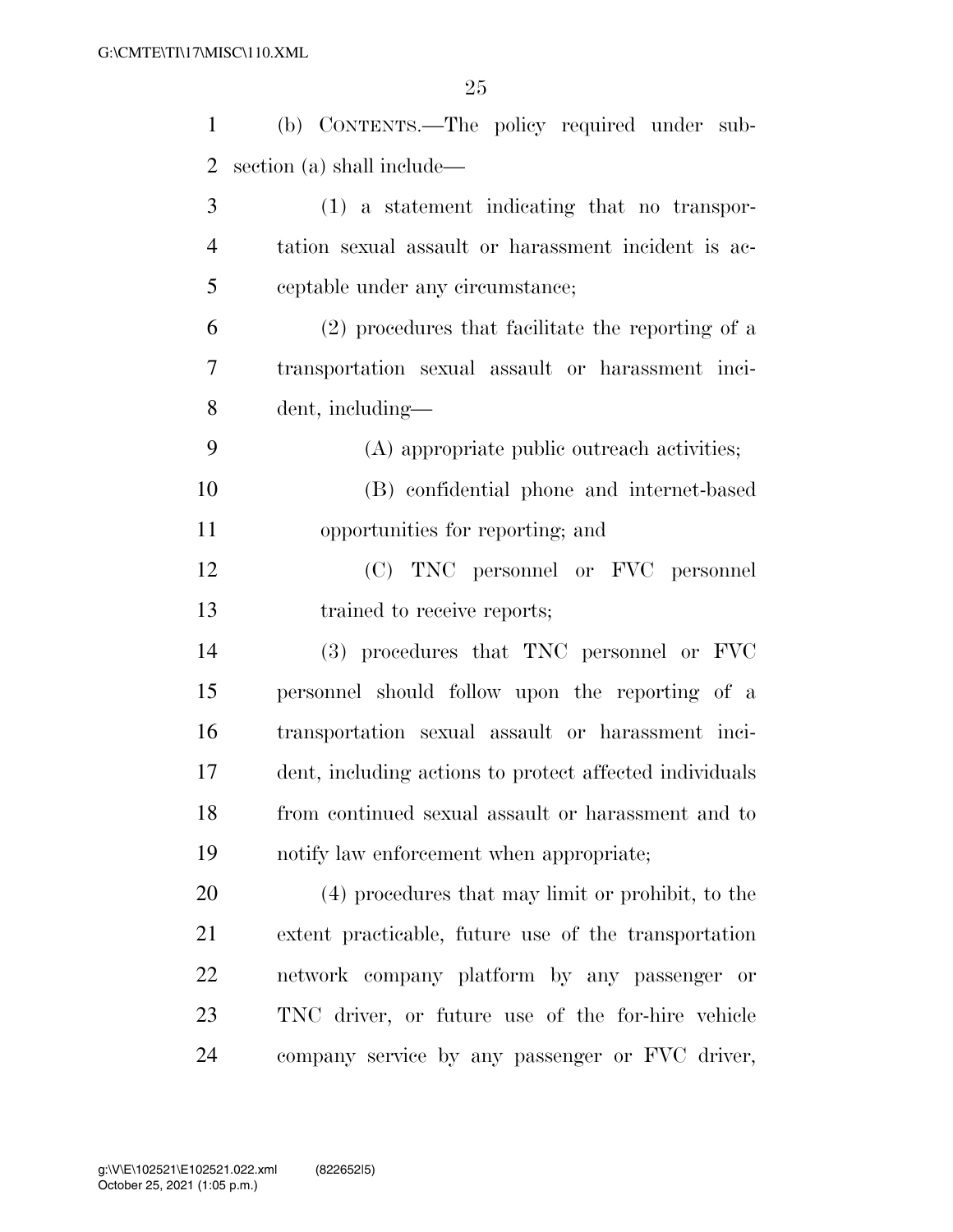| $\mathbf{1}$   | who causes a transportation sexual assault or har-         |
|----------------|------------------------------------------------------------|
| $\overline{2}$ | assment incident; and                                      |
| 3              | (5) training that is required for all appropriate          |
| $\overline{4}$ | personnel with respect to the policy required under        |
| 5              | subsection $(a)$ , including—                              |
| 6              | (A) specific training for such personnel                   |
| 7              | who may receive reports of transportation sex-             |
| 8              | ual assault or harassment incidents; and                   |
| 9              | (B) recognizing and responding to poten-                   |
| 10             | tial human trafficking victims.                            |
| 11             | (c) PASSENGER INFORMATION.—A transportation                |
| 12             | network company or for-hire vehicle company shall promi-   |
| 13             | nently display, on the internet website of the company and |
| 14             | through the use of appropriate signage, a written state-   |
| 15             | ment that—                                                 |
| 16             | (1) advises passengers that the transportation             |
| 17             | network company or for-hire vehicle company has            |
| 18             | adopted a formal policy with respect to transpor-          |
| 19             | tation sexual assault or harassment incidents;             |
| 20             | (2) informs passengers, TNC drivers, TNC per-              |
| 21             | sonnel, FVC drivers, and FVC personnel of the              |
| 22             | other major components of the transportation net-          |
| 23             | work company's formal policy or the for-hire vehicle       |
| 24             | company's formal policy, including a statement indi-       |
| 25             | cating that no transportation sexual assault or har-       |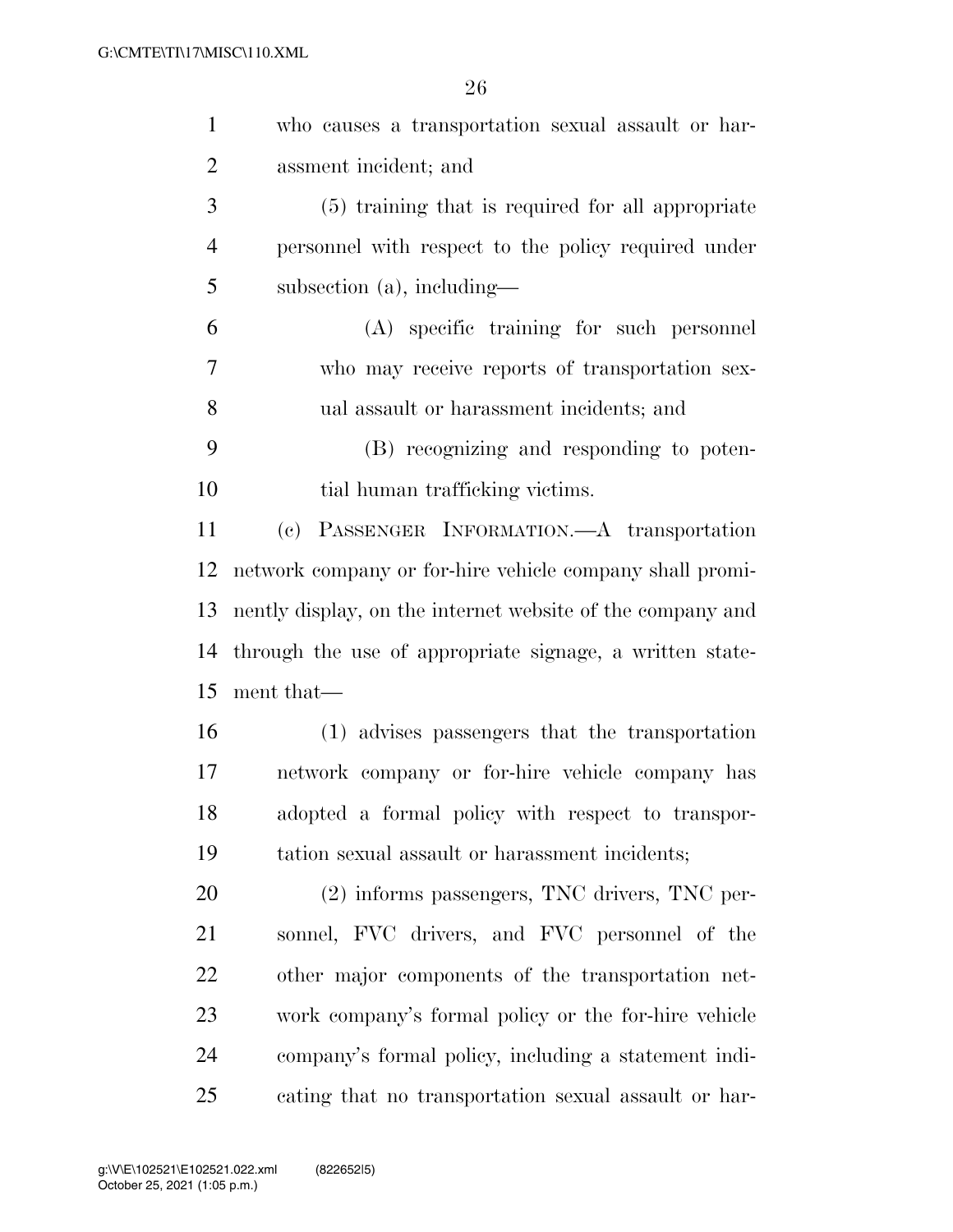assment incident is acceptable under any cir-cumstance; and

 (3) informs passengers of the procedure for re- porting a transportation sexual assault or harass-ment incident.

 (d) STANDARD OF CARE.—Compliance with the re- quirements of this section, and any policy issued there- under, shall not determine whether the transportation net- work company or for-hire vehicle company has acted with any requisite standard of care.

### **SEC. 9. DATA COLLECTION.**

 (a) IN GENERAL.—Not later than 1 year after the date of enactment of this Act, the Secretary of Transpor- tation shall establish a program to annually collect and maintain data from each covered entity, or, as appro- priate, a State or local entity that provides authorized transportation service, on—

 (1) the number of transportation sexual assault or harassment incidents reported to the covered enti- ty or State or local entity that provides authorized 21 transportation service, including—

 (A) the number of incidents committed against passengers; and

 (B) the number of incidents committed against personnel or, in the case of a transpor-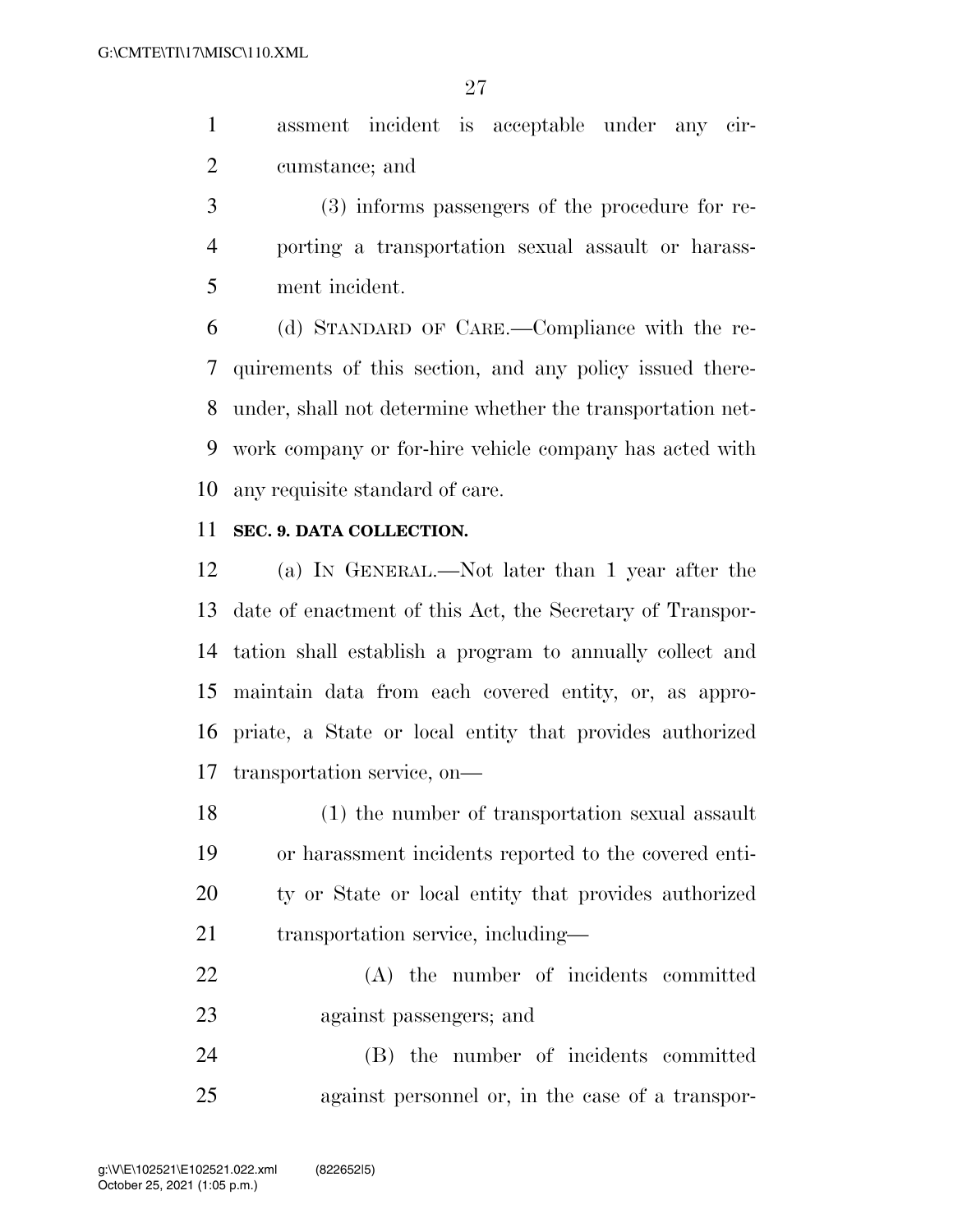tation network company or for-hire vehicle com- pany, a TNC driver or a FVC driver, respec- tively; (2) the number of transportation sexual assault or harassment incidents reported to law enforcement by personnel of the covered entity or State or local entity that provides authorized transportation serv- ices; and (3) any transportation sexual assault or harass- ment incidents compiled and maintained under sec-11 tion  $3507(g)(4)(A)(i)$  of title 46, United States Code. (b) DATA AVAILABILITY.—Subject to subsection (c), the Secretary shall make available to the public on the primary internet website of the Department of Transpor- tation the data collected and maintained under subsection (a). (c) DATA PROTECTION.—Data made available under subsection (b) shall be made available in a manner that— (1) protects the privacy and confidentiality of individuals involved in a transportation sexual as-sault or harassment incident;

 (2) precludes the connection of the data to any individual covered entity or a State or local entity that provides authorized transportation service; and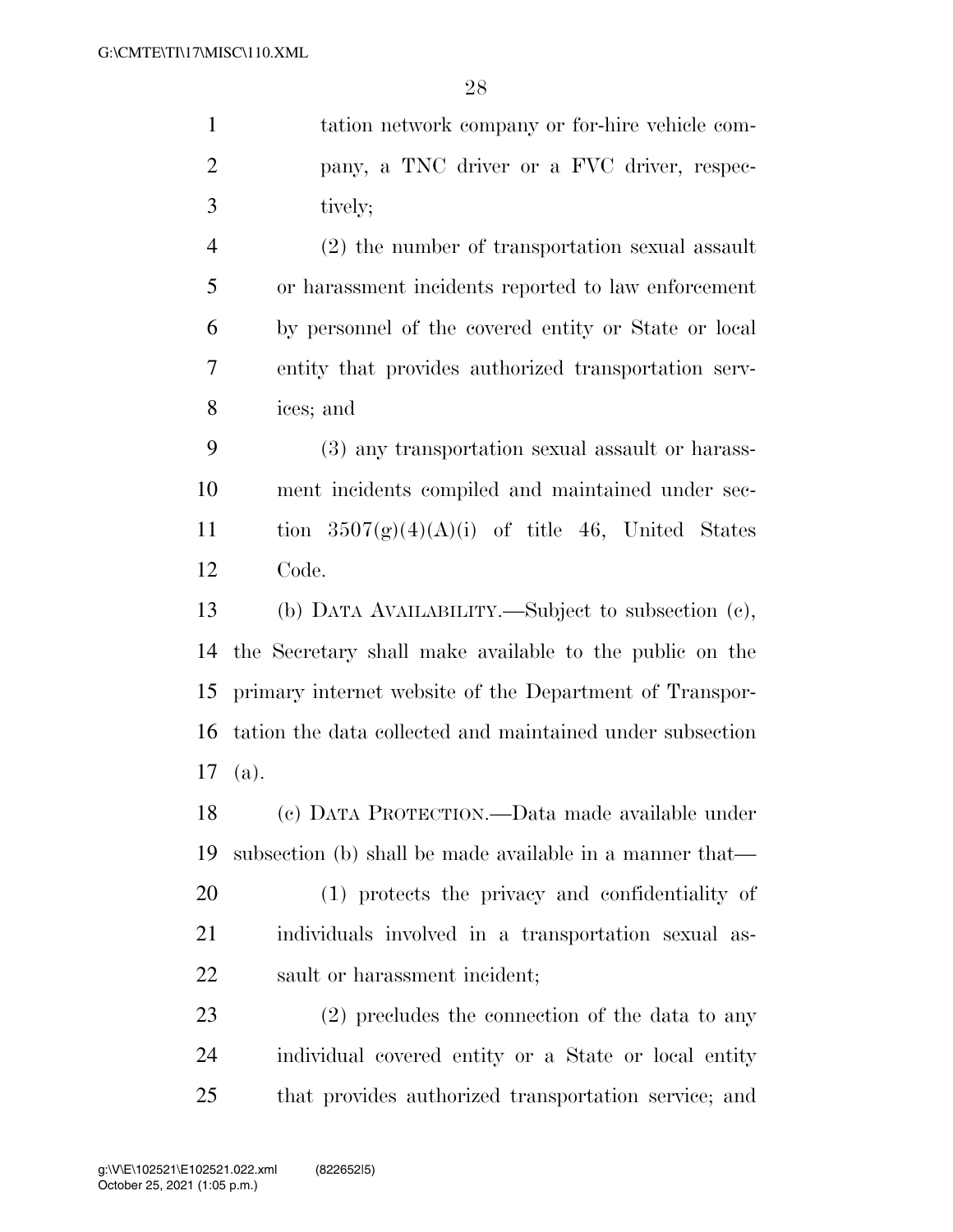(3) is organized by mode of transportation.

 (d) PAPERWORK REDUCTION.—Subchapter I of chapter 35 of title 44, United States Code, does not apply to this Act.

### **SEC. 10. CRIMINAL REPORTING PROCESS.**

 The Attorney General, in coordination with the Sec- retary of Transportation, shall expand the process re- quired to be established under section 339B of the FAA Reauthorization Act of 2018 (Public Law 115–254) to provide for a streamlined process for any individuals in- volved in alleged transportation sexual assault or harass- ment incidents that constitute a violation of law to report those allegations to law enforcement in a manner that pro- tects the privacy and confidentiality of individuals involved in such allegations and through the same primary internet websites as provided under subsection (b) of such section, as determined appropriate by the Attorney General.

### **SEC. 11. INSPECTOR GENERAL REPORT TO CONGRESS.**

 Not later than 18 months after the date of enactment of this Act, and every 2 years thereafter, the inspector general of the Department of Transportation shall assess compliance with the provisions of this Act and the amend- ments made by this Act, including the accuracy of the re- porting of transportation sexual assault or harassment in-cidents by covered entities.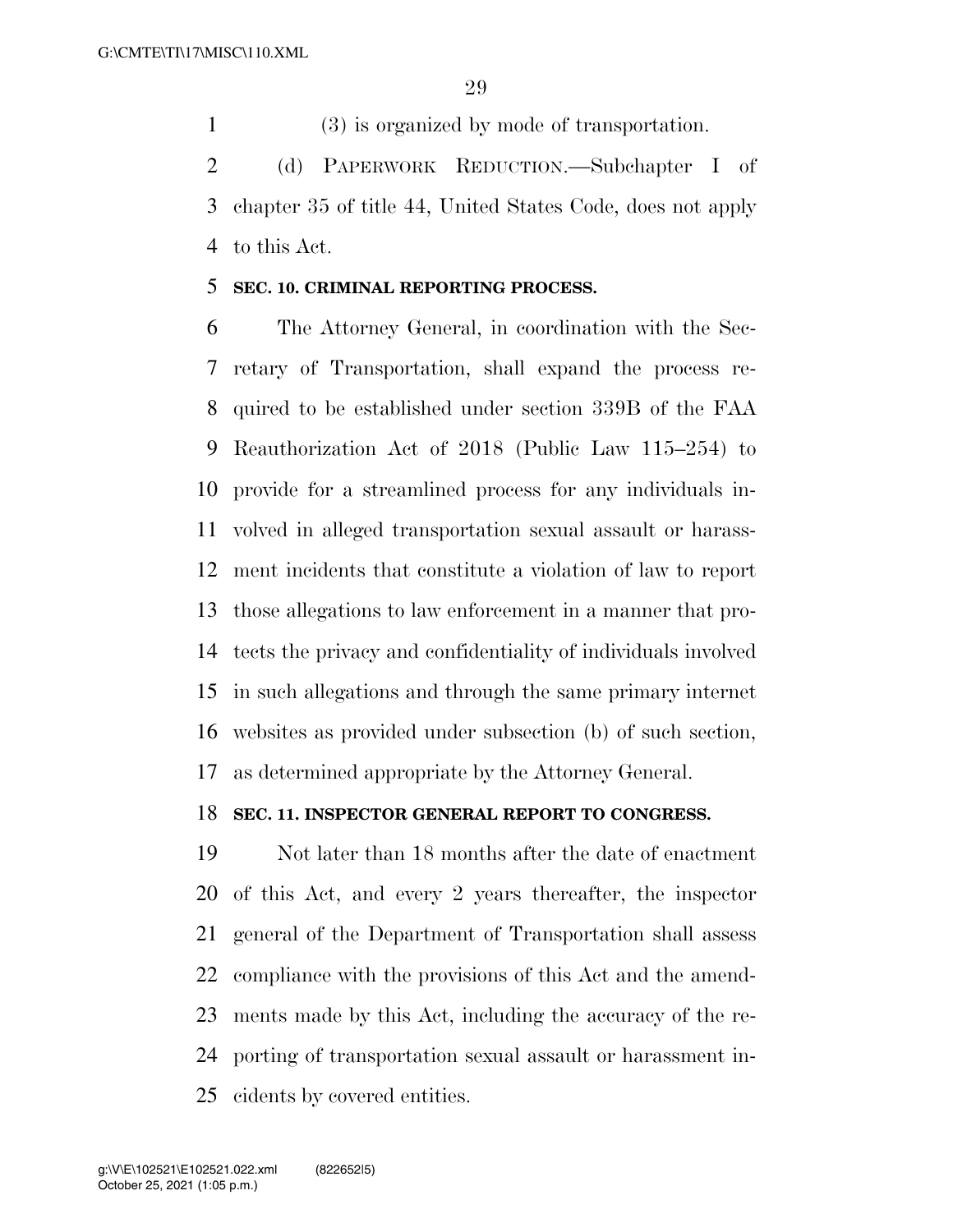### **SEC. 12. DEFINITION OF SEXUAL HARASSMENT.**

 (a) IN GENERAL.—Not later than 180 days after the date of enactment of this Act, the Secretary of Transpor- tation shall develop, and publish in the Federal Register, a definition of sexual harassment for purposes of the im- plementation of this Act and the amendments made by this Act.

 (b) CONSULTATION.—In developing the definition under subsection (a), the Secretary shall consult with, and consider input from—

 (1) labor unions representing transportation workers employed by covered entities; and

 (2) national organizations that specialize in pro-viding services to sexual assault victims.

### **SEC. 13. DEFINITIONS.**

In this Act:

 (1) COVERED ENTITY.—The term ''covered en- tity'' means an entity that is one of the following: (A) An air carrier (as that term is defined in section 40102 of title 49, United States Code) that transports passengers for compensa-22 tion.

 (B) A foreign air carrier (as that term is defined in section 40102 of title 49, United States Code) that transports passengers for compensation.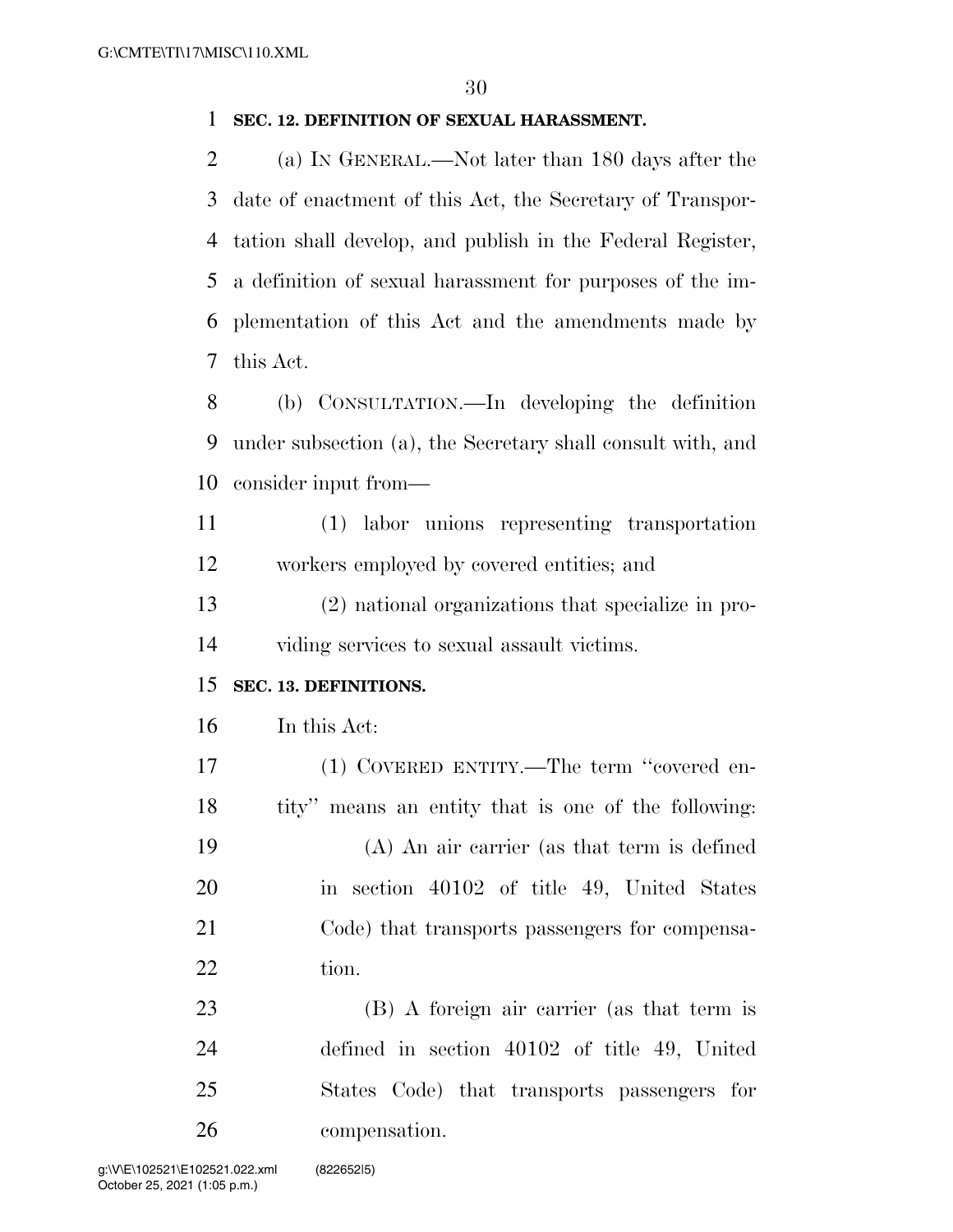| $\mathbf{1}$   | (C) A State or local governmental entity,         |
|----------------|---------------------------------------------------|
| $\overline{2}$ | private nonprofit organization, or Tribe that-    |
| 3              | (i) operates a public transportation              |
| $\overline{4}$ | service; and                                      |
| 5              | (ii) is a recipient or subrecipient of            |
| 6              | funds under chapter 53 of title 49, United        |
| 7              | States Code.                                      |
| 8              | (D) A motor carrier of passengers that—           |
| 9              | (i) conducts regularly scheduled inter-           |
| 10             | city service; and                                 |
| 11             | (ii) is a Class I carrier (as that term           |
| 12             | is used in section $369.3(a)$ of title 49,        |
| 13             | Code of Federal Regulations).                     |
| 14             | (E) An entity providing commuter rail pas-        |
| 15             | senger transportation or intercity rail passenger |
| 16             | transportation (as those terms are defined in     |
| 17             | section 24102 of title 49, United States Code).   |
| 18             | (F) The owner of a vessel for which section       |
| 19             | 3507 of title 46, United States Code, applies.    |
| 20             | (G) A transportation network company.             |
| 21             | (H) A for-hire vehicle company.                   |
| 22             | (2) FOR-HIRE VEHICLE COMPANY.—The term            |
| 23             | "for-hire vehicle company" means an entity that—  |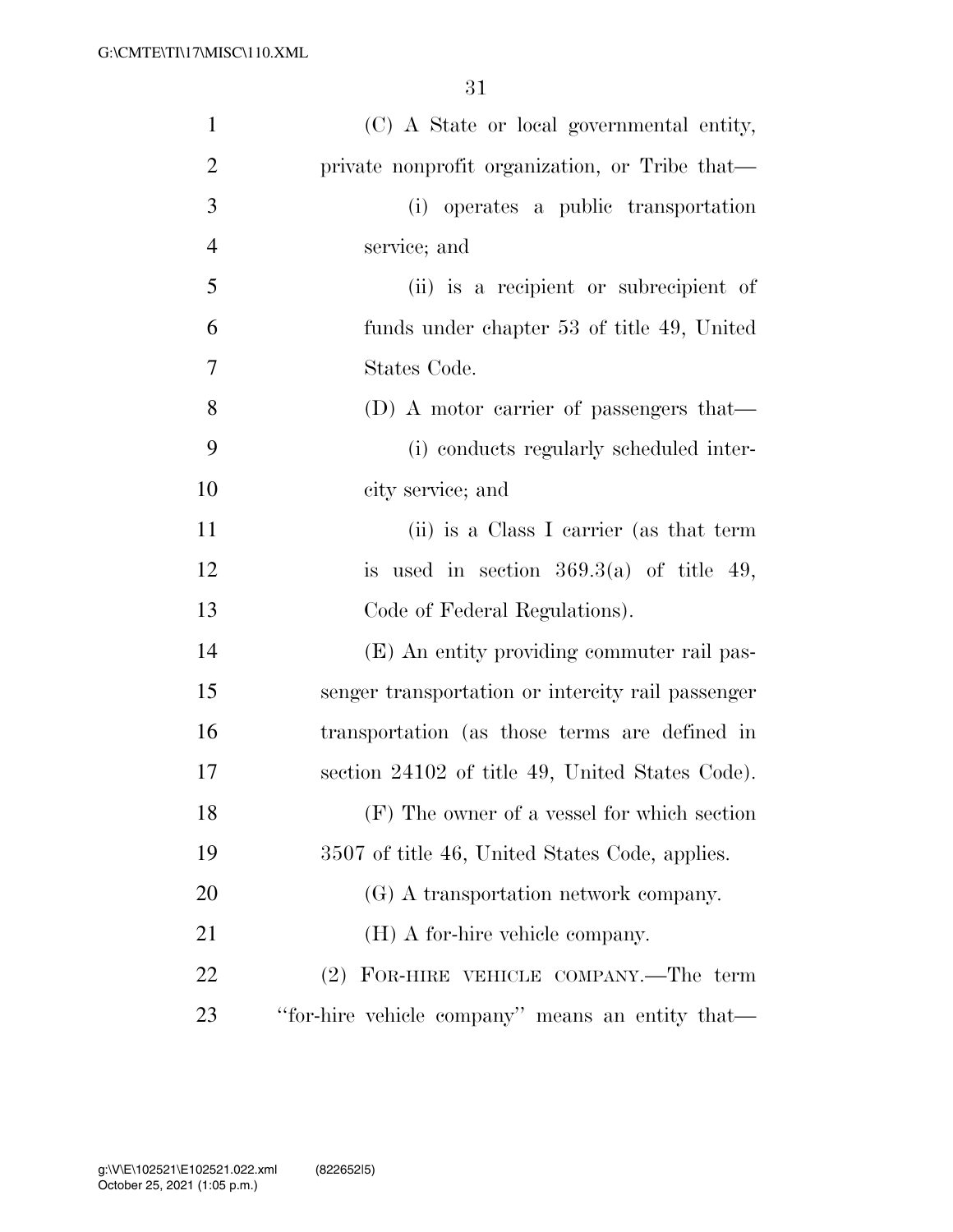(A) provides passenger transportation in a motor vehicle in exchange for compensation; and

 (B) is authorized by a State or local gov- ernment entity as a taxicab service, limousine service, livery service, black car service, sedan service, chauffeur service, or any other similar category of for-hire transportation service.

 (3) FVC DRIVER.—The term ''FVC driver'' means an individual who is employed, contracted by, or otherwise affiliated with a for-hire vehicle com- pany to provide transportation services to the public. (4) FVC PERSONNEL.—The term ''FVC per- sonnel'' means an employee or contractor of a cov- ered for-hire vehicle company, other than a FVC driver.

 (5) SEXUAL ASSAULT.—The term ''sexual as- sault'' means the occurrence of an act that con- stitutes any nonconsensual sexual act proscribed by Federal, tribal, or State law, including when the vic-21 tim lacks capacity to consent.

 (6) TNC DRIVER.—The term ''TNC driver'' means an individual who is employed, contracted by, or otherwise affiliated with a transportation network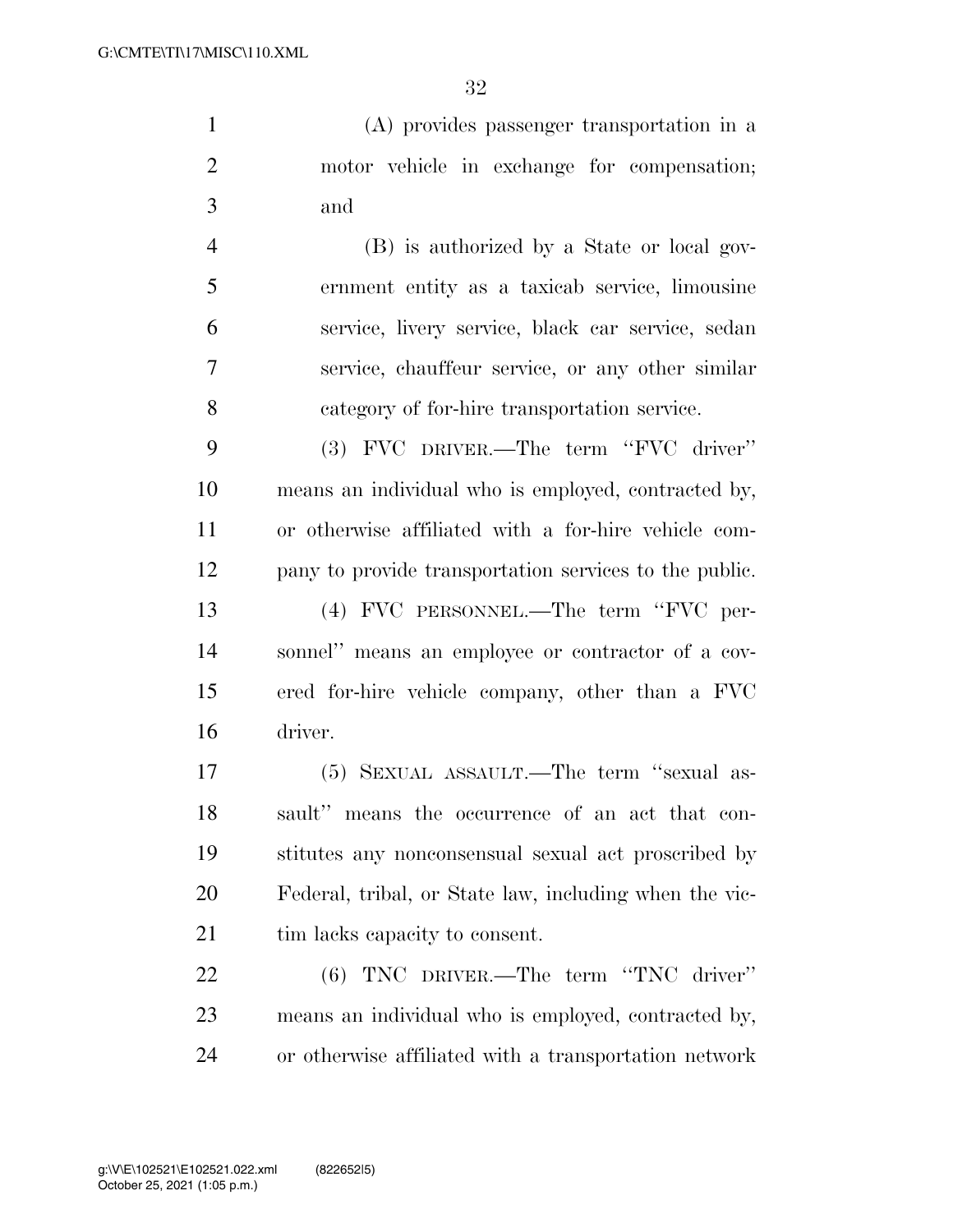| $\mathbf{1}$   | company to provide transportation services (also   |
|----------------|----------------------------------------------------|
| $\overline{2}$ | known as ride-sharing) to the public.              |
| 3              | (7) TNC PERSONNEL.—The term "TNC per-              |
| 4              | sonnel" means an employee or contractor of a cov-  |
| 5              | ered transportation network company, other than a  |
| 6              | TNC driver.                                        |
| $\overline{7}$ | (8) TRANSPORTATION NETWORK COMPANY.-               |
| 8              | The term "transportation network company"—         |
| 9              | (A) means a corporation, partnership, sole         |
| 10             | proprietorship, or other entity, that uses a dig-  |
| 11             | ital network to connect riders to drivers affili-  |
| 12             | ated with the entity in order for the driver to    |
| 13             | transport the rider using a vehicle owned,         |
| 14             | leased, or otherwise authorized for use by the     |
| 15             | driver to a point chosen by the rider; and         |
| 16             | (B) does not include a shared-expense car-         |
| 17             | pool or vanpool arrangement that is not in-        |
| 18             | tended to generate profit for the driver.          |
| 19             | (9) TRANSPORTATION SEXUAL ASSAULT<br>OR.           |
| 20             | HARASSMENT INCIDENT.—The term "transportation      |
| 21             | sexual assault or harassment incident" means the   |
| 22             | occurrence, or reasonably suspected occurrence, of |
| 23             | an act that—                                       |
| 24             | (A) constitutes sexual assault or sexual           |
| 25             | harassment; and                                    |